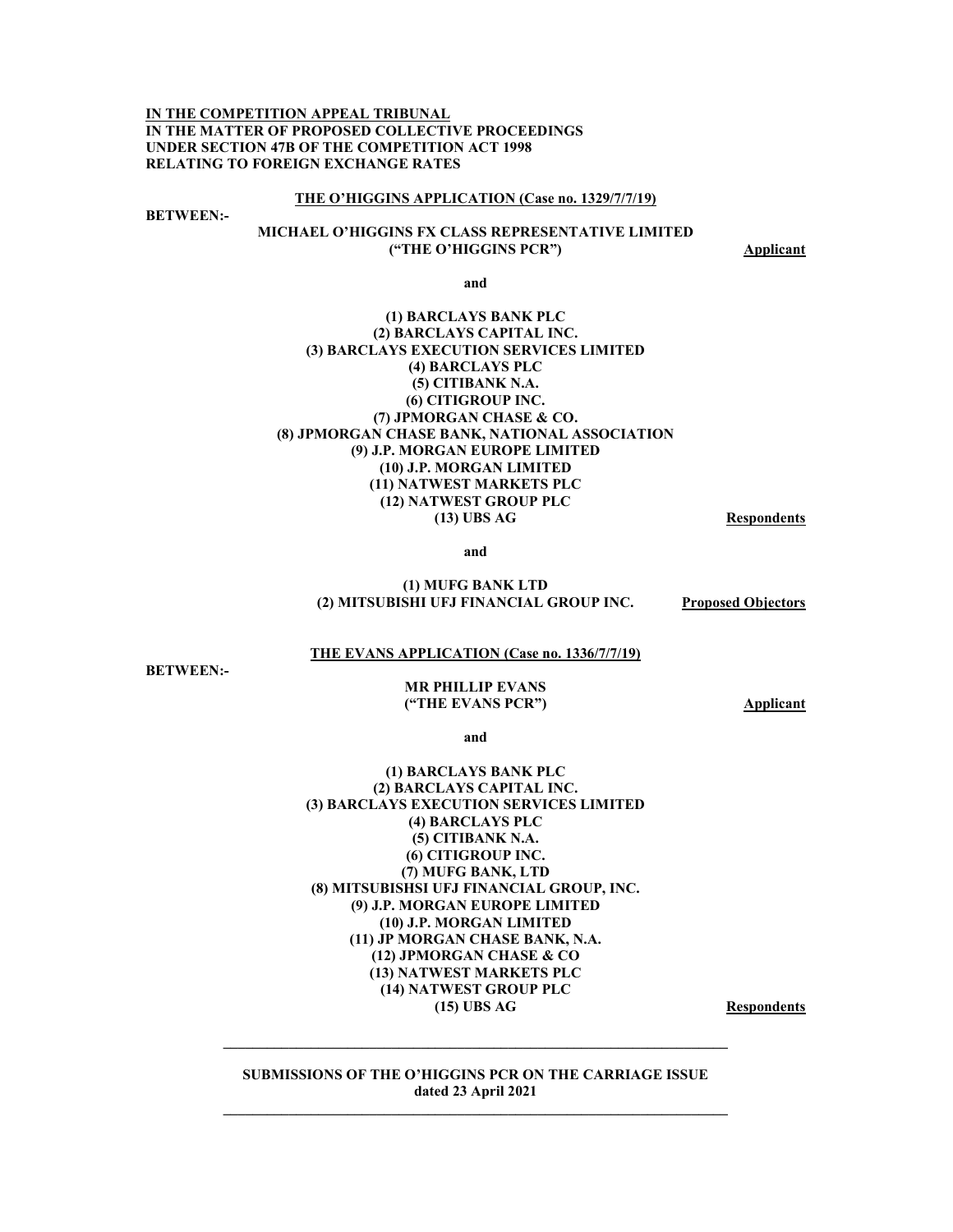# **TABLE OF CONTENTS**

| A.              |  |
|-----------------|--|
| <b>B.</b>       |  |
| B1.             |  |
| <b>B2.</b>      |  |
| <b>B</b> 3.     |  |
| $\mathcal{C}$ . |  |
| D.              |  |
| D1.             |  |
| D2.             |  |
| D3.             |  |
| E.              |  |
| F.              |  |
| G.              |  |
| H.              |  |
| I.              |  |
| J.              |  |
| Κ.              |  |
| L.              |  |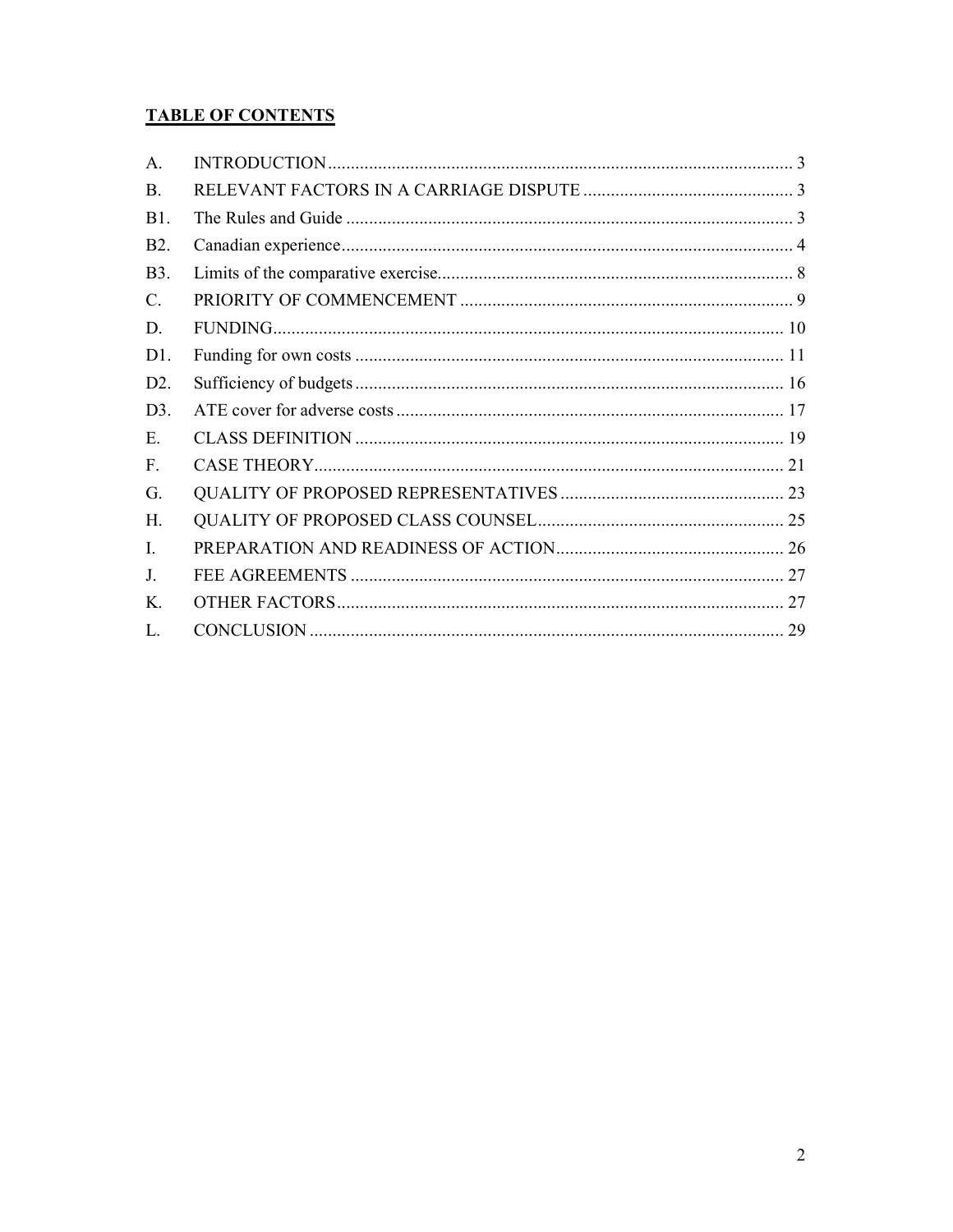# **A. INTRODUCTION**

- 1. These submissions are filed pursuant to paragraph  $4(c)$  of the Tribunal's Order dated 15 January 2021. They address the issue of which proposed class representative – the O'Higgins PCR or the Evans PCR – would be the "*most suitable*" to act as class representative for the purposes of rule 78(2)(c) of the Tribunal Rules (the "**Carriage Issue**"). The answer is the O'Higgins PCR.
- 2. A central fact to recall when comparing the O'Higgins PCR with the Evans PCR is that the O'Higgins Application was filed 135 days before the Evans Application. The O'Higgins PCR was the pioneer who obtained funding and commissioned legal and economic expertise. The Evans PCR has piggy-backed on those efforts, belatedly.
- 3. It is unsurprising that, having seen the O'Higgins PCR's class definition and having observed the progress of the O'Higgins Application up to and beyond the first CMC, the Evans PCR largely reproduced the O'Higgins PCR's work when he then filed his own application. The regime should be rewarding initiative, and discouraging multiplication and delay. It would undermine the collective proceedings regime to reward such a latecomer unless that latecomer were substantially and distinctly better, which the Evans PCR is not. Rather, for the reasons explained below, to the extent there are substantive differences, the O'Higgins PCR's approach is clearly preferable and its funding is significantly greater and more robust.

# **B. RELEVANT FACTORS IN A CARRIAGE DISPUTE**

## **B1. The Rules and Guide**

4. CAT Rule 78(2)(c) requires consideration of whether:

"*if there is more than one applicant seeking approval to act as the class representative in respect of the same claims,* [the proposed class representative] *would be the most suitable*."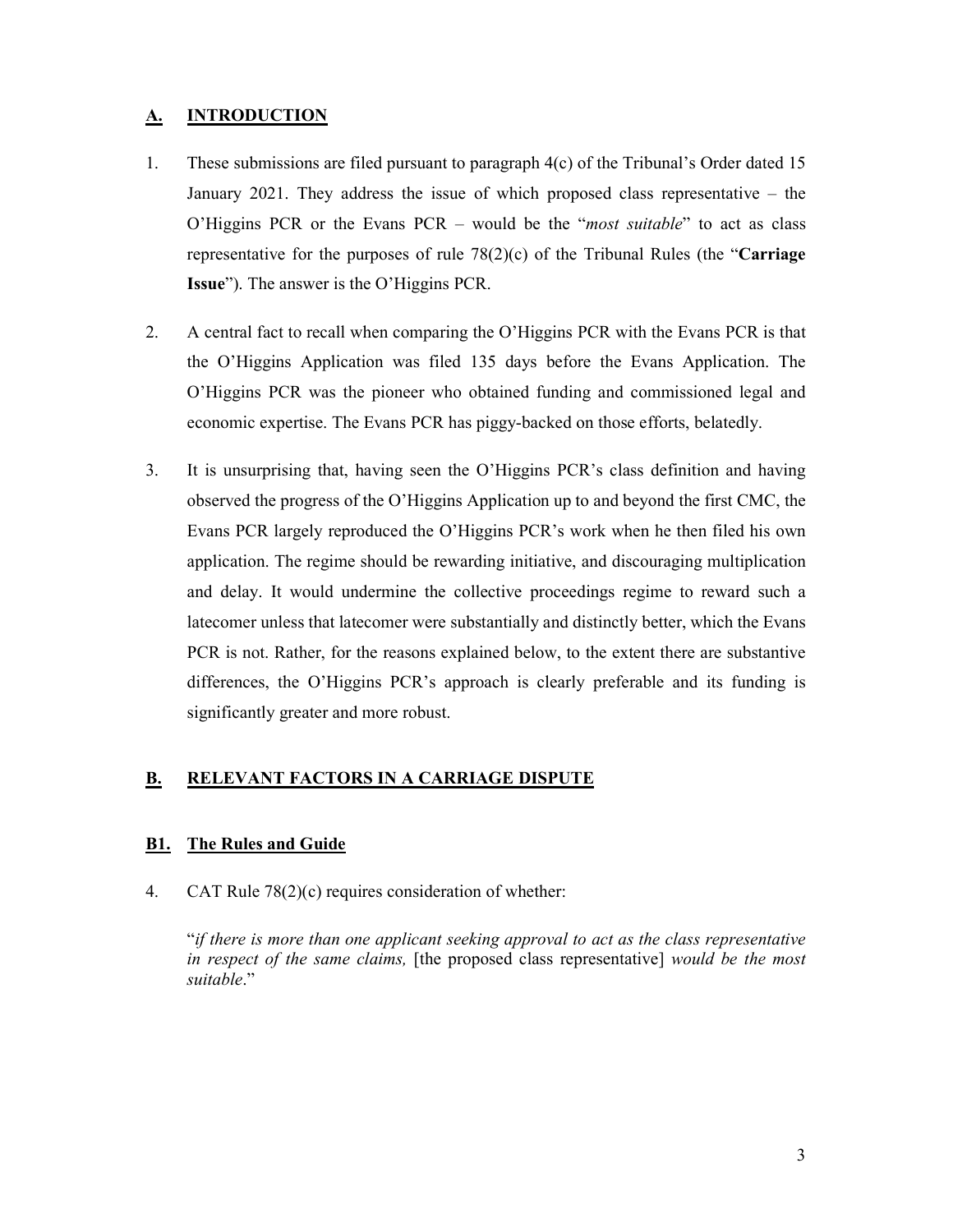5. As to the relevant factors in this consideration, the Guide (which of course pre-dates the Supreme Court's judgment in *Merricks v. Mastercard*<sup>1</sup> and is not binding) observes at para. 6.32:

"*The Tribunal will seek to arrive at a decision which is in the best interests of all class members and is fair to the defendants. The factors that are likely to be relevant to this assessment include: the proposed class definition and scope of the claims; the quality of the litigation plan referred to above; and the experience of the lawyers of the competing proposed class representatives.*"

6. That is plainly not intended to be an exhaustive list.

# **B2. Canadian experience**

- 7. The Supreme Court in *Merricks v. Mastercard* has endorsed the relevance of referring to the Canadian experience in relation to class certification.2 The Tribunal itself referred to Canadian authority in its March 2020 judgment on the timing of the carriage dispute ("**the March 2020 Judgment**").3
- 8. It should be noted at the outset that all Canadian provinces regard the relative priority of commencement of action as an important factor in determining a carriage dispute, at least in circumstances where there is a significant gap between the filings of the proposed carriers. In Quebec, the rule which is applied by default (although not automatically) is that carriage is granted to the "*first to file*".4 In other provinces, it is one of the relevant factors, although a significant one where there is a significant gap. Further, under amendments to the Ontario Class Proceedings Act 1992 which came into effect on 1 October 2020, there is no right to commence an overlapping class action more than 60 days after the first proceeding was commenced.<sup>5</sup> (Similarly, in Australia, the order of filing representative proceedings is a relevant consideration in ordering a stay of the subsequently filed proceedings, being stronger the greater the gap in time between commencement.6) This rewards the initiative and investment of the first mover, which would otherwise be undermined by subsequent applicants free-riding on its work. Such

<sup>1</sup> 1 *Merricks v. Mastercard* [2021] Bus LR 25 (SC).

 $\frac{2}{3}$  *Ibid.*, para. 42.<br><sup>3</sup> [2020] CAT 9

 <sup>[2020]</sup> CAT 9.

<sup>4</sup> See Branch, *Class Actions in Canada* (2<sup>nd</sup> ed., 2019), paras. 5.130-5.150.<br>
Optario Class Proceedings Act 1992 (as amended), s. 13.1(3). The Evans *k* 

Ontario Class Proceedings Act 1992 (as amended), s. 13.1(3). The Evans Application was lodged 135 days after the O'Higgins Application.

*Wigmans v. AMP Ltd.* [2021] HCA 7, para. 107.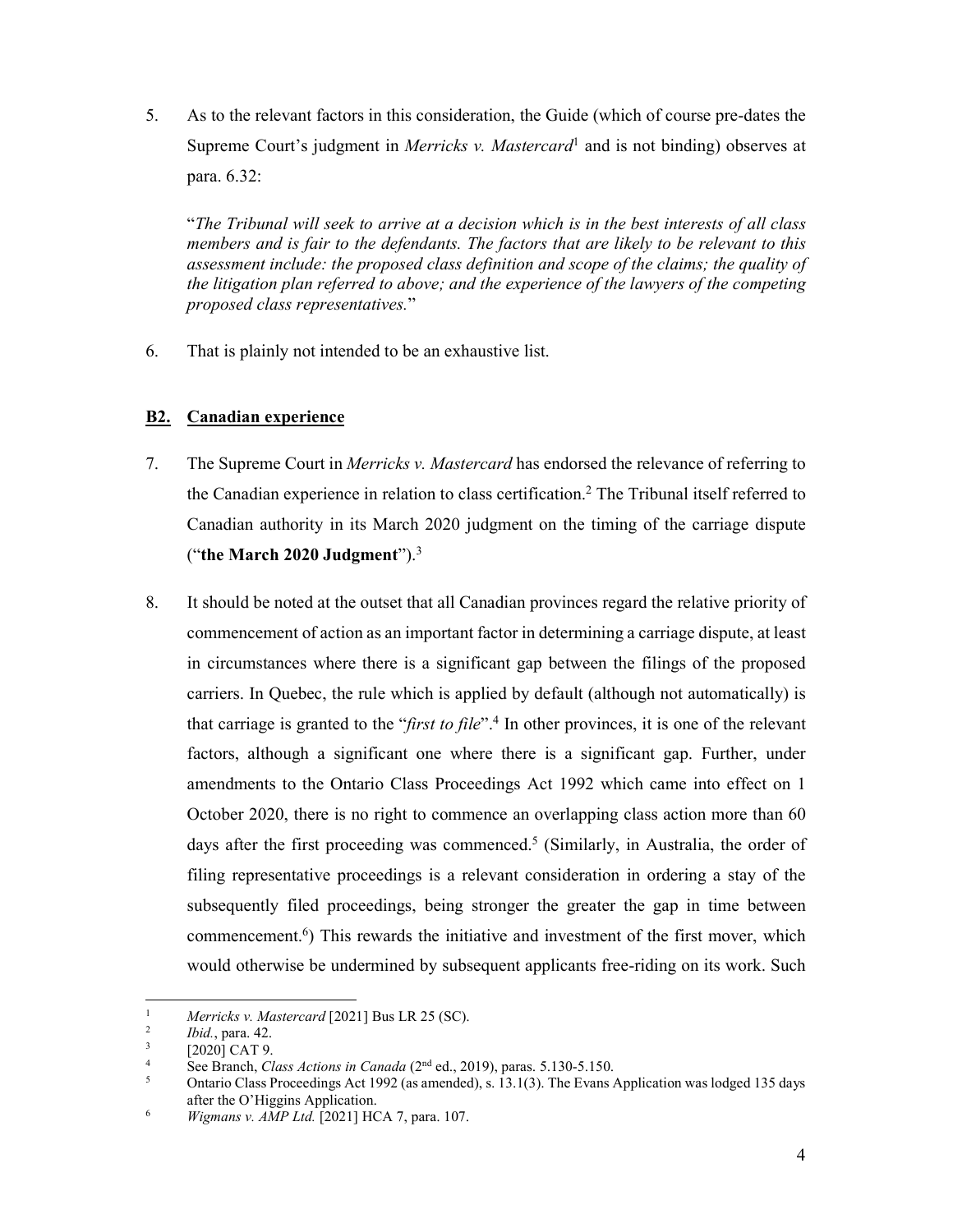an approach thereby serves the policy of facilitating access to justice and promoting economy.

9. If the "*first to file*" principle does not resolve the carriage dispute, then the Tribunal should have regard to the objectives which have been described in the Canadian jurisprudence as follows:

"*The court will grant carriage to the putative Class Counsel whose proposed action is better for the interests of the putative Class Members while being fair to the defendants and promoting the prime objectives of class proceedings, which are access to justice for plaintiffs, class members, and defendants, behaviour modification, and judicial economy.*"7

10. These have led the Canadian courts to produce a long list of (overlapping and nonexhaustive) factors to take into account, in particular as set out in the table below.<sup>8</sup> The carriage inquiry is, however, case-specific; "*determinative factors in one case may have little or no significance in another*".<sup>9</sup> In response to the Tribunal's request in advance of the CMC on 15 January 2021, the O'Higgins PCR provided a table identifying the various factors and whether and to what extent it contends each factor should be accorded weight in UK proceedings generally. The table is reproduced below. It is colour coded as follows: some of the factors will usually be relevant, some rarely, some never. The rationale for much of the coding is the approach to certification laid down by the Supreme Court in *Merricks*, as explained in section B3 below.

| Factor                         | <b>Relevance generally</b>                        |
|--------------------------------|---------------------------------------------------|
| (1)<br>Quality of the proposed | Usually: It will generally be appropriate to      |
| representative plaintiffs      | consider the quality and conduct of the           |
|                                | representatives who are proposed to represent the |
|                                | class.                                            |
| $(2)$ Funding                  | Usually: It will generally be appropriate to      |
|                                | consider which proposed carrier has better        |
|                                | funding to prosecute the claim and to meet        |

**.** 

<sup>7</sup> <sup>7</sup> *Winder v. Marriott International Inc.* 2019 ONSC 5766, para. 50.<br><sup>8</sup> See the March 2020 Judement at name 40. For further commentary

See the March 2020 Judgment at para. 40. For further commentary, see Branch, *Class Actions in Canada*  $(2<sup>nd</sup> ed., 2019)$ , para. 5.160.

*Mancinelli v. Barrick Gold Corp*. 2016 ONCA 571, para. 17.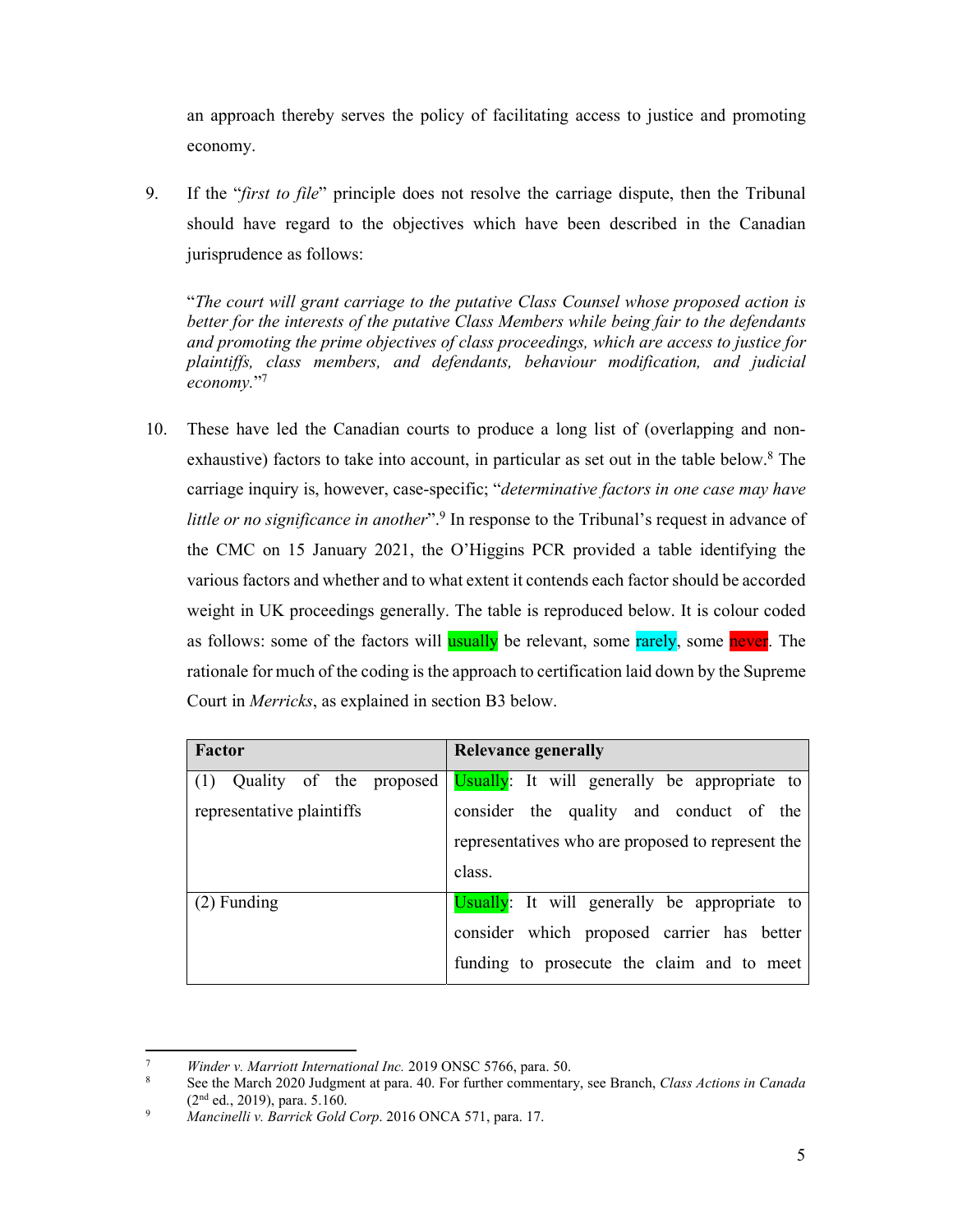| <b>Factor</b>                     | <b>Relevance generally</b>                             |
|-----------------------------------|--------------------------------------------------------|
|                                   | costs awards (e.g. after-the-event<br>adverse          |
|                                   | insurance).                                            |
| (3) Fee and consortium agreements | Rarely: Lawyers' fees will be relevant only if they    |
|                                   | would materially impinge on recovery by class          |
|                                   | members. Consortium arrangements will be               |
|                                   | relevant only where they arise.                        |
| (4) Quality of proposed class     | Rarely: Whilst it is necessary to ensure that the      |
| counsel                           | class counsel have relevant experience of              |
|                                   | competition litigation, it is not appropriate to       |
|                                   | descend to invidious comparisons.                      |
| (5) Disqualifying conflicts<br>of | Rarely: However, if there is such a conflict, this     |
| interest                          | would be very significant.                             |
| Relative<br>of<br>priority<br>(6) | Usually: At least where there is a significant gap     |
| commencement of the action        | between the dates of commencement - see                |
|                                   | paragraph 8 above.                                     |
| (7) Preparation and readiness of  | Rarely: This will rarely be a significant factor if it |
| the action                        | is the case that the competing carriers both meet      |
|                                   | the test for certification, because their litigation   |
|                                   | plans etc are then necessarily to be regarded as       |
|                                   | meeting the criteria for certification.                |
| (8) Preparation and performance   | Rarely: Save in a very clear case, it is not           |
| on carriage motion                | appropriate to engage in invidious comparisons.        |
| $(9)$ Case theory                 | Rarely: This will rarely be a factor if it is the case |
|                                   | that the competing carriers both meet the test for     |
|                                   | certification, because their case theories are then    |
|                                   | necessarily to be regarded as meeting the criteria     |
|                                   | for certification (and, as such, viable).              |
| $(10)$ Scope of causes of action  | Rarely: This could only be a relevant factor if        |
|                                   | there is a significant difference (which is unlikely   |
|                                   | where both claims are follow-on claims from the        |
|                                   | same regulatory decision(s)). In circumstances         |
|                                   | where all of the causes of action in both claims       |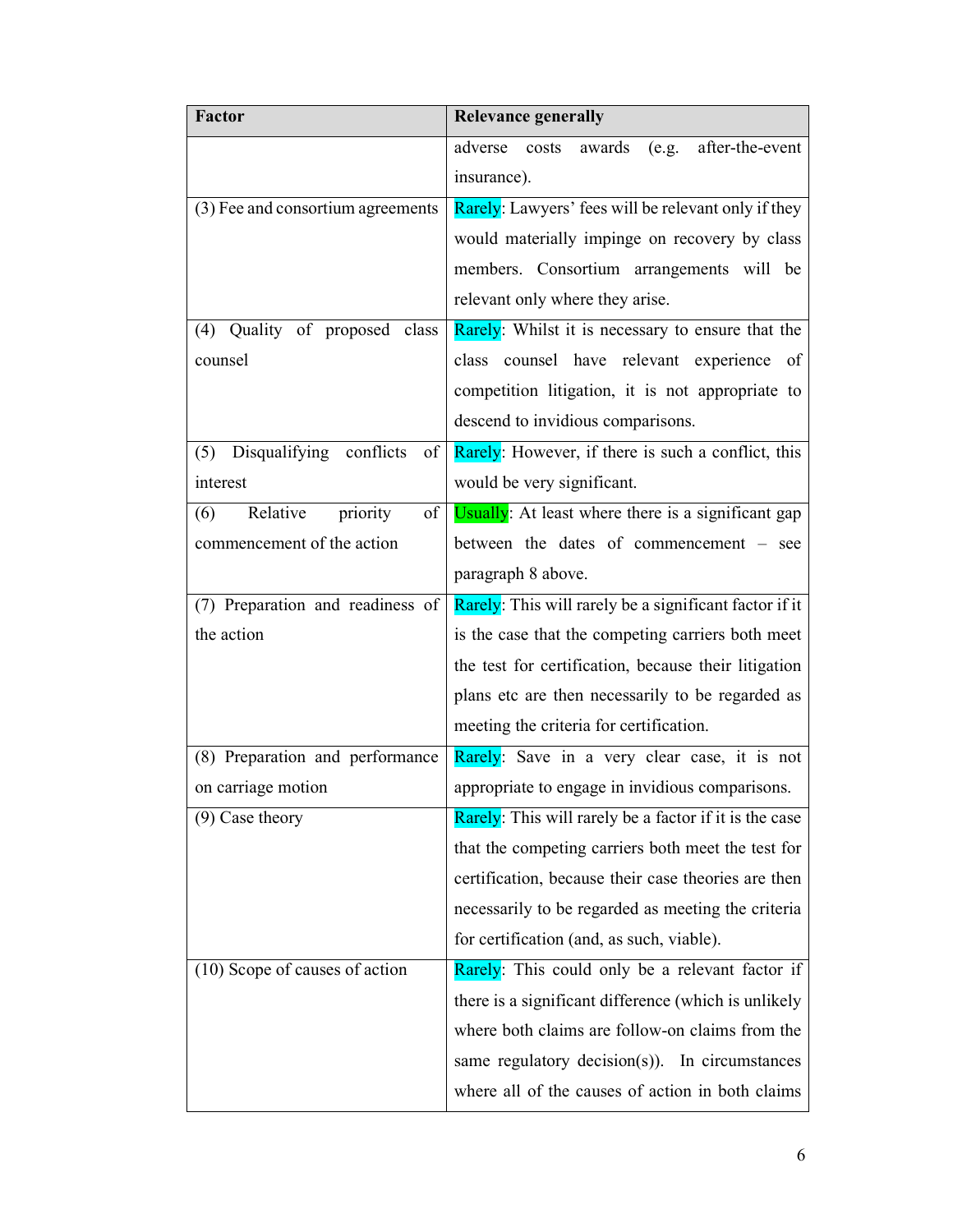| <b>Factor</b>                       | <b>Relevance generally</b>                            |
|-------------------------------------|-------------------------------------------------------|
|                                     | meet the certification test then the causes of action |
|                                     | would all be viable.                                  |
| (11) Selection of defendants        | Rarely: This will only be a relevant factor if there  |
|                                     | are conspicuous or egregious problems with the        |
|                                     | selection of defendants by one party.                 |
| (12) Correlation of plaintiffs and  | Rarely: This will only be a relevant factor if there  |
| defendants                          | are not viable claims against each defendant. In      |
|                                     | circumstances where both claims meet the              |
|                                     | certification test in respect of all defendants then  |
|                                     | the causes of action would all be viable.             |
| (13) Class definition               | Usually: It will usually be relevant to consider      |
|                                     | competing class definitions. However, it may not      |
|                                     | be possible to reach a clear adjudication on this at  |
|                                     | an interlocutory stage without delving too far into   |
|                                     | the merits.                                           |
| (14) Class period                   | Usually: It will usually be relevant to consider      |
|                                     | competing class periods. However, it may not be       |
|                                     | possible to reach a clear adjudication on this at an  |
|                                     | interlocutory stage without delving too far into the  |
|                                     | merits.                                               |
| (15) Prospect of success: leave and | Never, in circumstances where the carriage            |
| certification                       | dispute is considered together with certification     |
|                                     | (rather than as a preliminary issue): This should     |
|                                     | never itself be a factor provided each claim          |
|                                     | reaches<br>the<br>strike<br>out/summary judgment      |
|                                     | threshold required on certification.                  |
| (16) Prospect of success against    | Never, in circumstances where the carriage            |
| the defendants                      | dispute is considered together with certification     |
|                                     | (rather than as a preliminary issue): This should     |
|                                     | never itself be a factor provided each claim          |
|                                     | reaches<br>the<br>strike<br>out/summary judgment      |
|                                     | threshold required on certification.                  |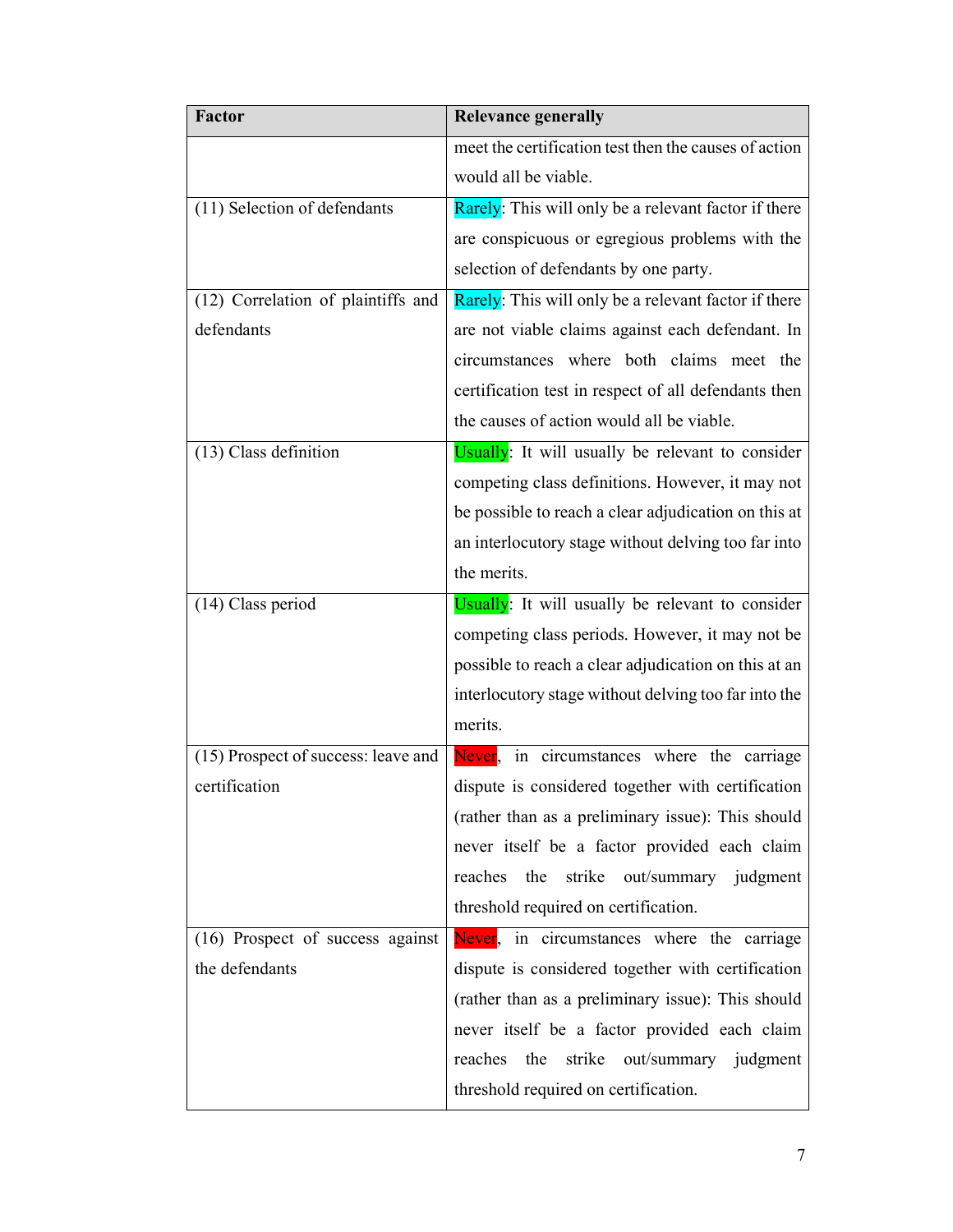| <b>Factor</b>           | <b>Relevance generally</b>                                         |
|-------------------------|--------------------------------------------------------------------|
| (17)                    | Interrelationship of class Rarely: This is a particularly Canadian |
| actions in<br>more than | one   consideration, relating to the jurisdictions of the          |
| jurisdiction            | courts of the different provinces of Canada.                       |
|                         | However, it might be relevant if separate class                    |
|                         | actions were brought in relation to England and                    |
|                         | Scotland, or in other relevant jurisdictions.                      |

# **B3. Limits of the comparative exercise**

11. Detailed comparison of the prospects of success and merits of the applicants' respective cases will be very difficult to square with the approach laid down by the Supreme Court in *Merricks.*10 In particular, the Supreme Court is clear that at the certification stage the Tribunal should not be concerned with seeking to adjudicate on the merits beyond the test for summary judgment, and should only rarely hear live evidence. In the present case, the Tribunal will be required to assess the merits to that threshold of certification for each of the O'Higgins PCR and the Evans PCR. If each passes that threshold, it would be surprising if a further assessment of the merits to some higher level were appropriate for the purposes of the carriage dispute. Leaving aside the inherent difficulties of making such an assessment at an interlocutory stage, such an approach to carriage disputes would threaten to undermine the approach laid down by the Supreme Court. In particular, it would encourage applicants at the filing stage to provide evidence that well surpassed the summary judgment threshold. If they failed to do so, they would be at risk of being 'gazumped' by subsequent applicants who had provided 'more detailed', or at least more voluminous, expert and other evidence (particularly as the second-mover will have access to the first-mover's class definition, case theory and other important details by way of

 $10<sup>1</sup>$ 10 Consistently with the approach that English courts and tribunals take generally to avoid a mini-trial or any detailed assessment of 'the merits' at an interlocutory stage. See, for a recent example in a different context, *Okpabi v. Royal Dutch Shell plc* [2021] 1 WLR 1294 (SC) at paras. 102-126. Moreover, such an approach is consistent with the approach to class actions in Canada, which also avoid detailed consideration of the merits. See, for example, *Wong v. Marriott International Inc.* 2020 BCSC 55 at paras. 82, 93, 103 and 107.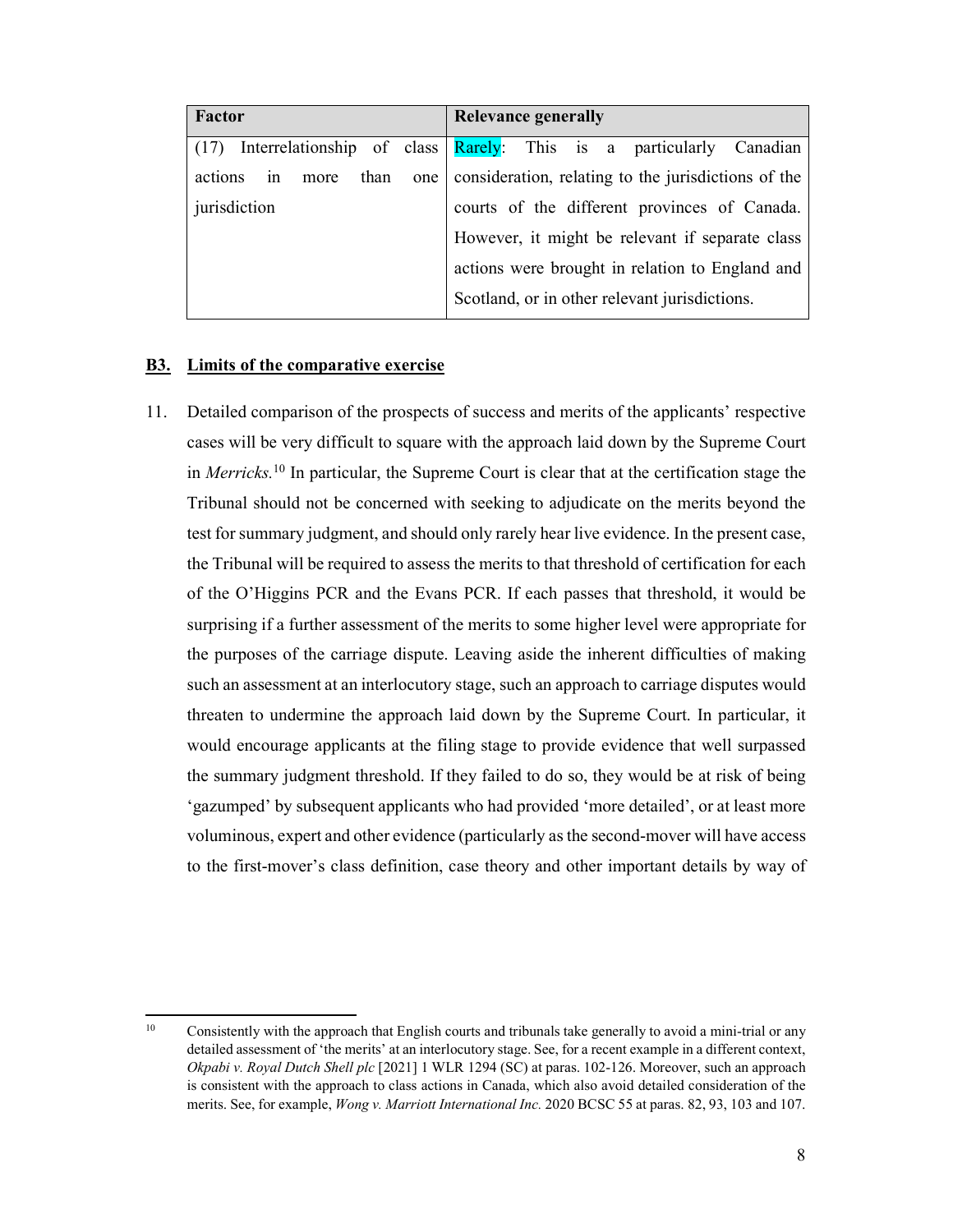the claim website). This would not promote access to justice or judicial economy, as encouraged by the Supreme Court in *Merricks*.

## **C. PRIORITY OF COMMENCEMENT**

- 12. The O'Higgins Application was brought substantially in advance of the Evans Application (which was filed 135 days later). The Evans PCR delayed in issuing his Application until long after he had received a copy of the Commission Decisions (which was on about the same date as the O'Higgins PCR obtained the Commission Decisions from the Proposed Defendants through this litigation).<sup>11</sup> According to his solicitor's witness statement, and paragraph 5 of his solicitor's letter to the Tribunal dated 29 November 2019, this was because of delays in making funding arrangements.<sup>12</sup> The basic class definition and case theory used in the O'Higgins Application and made publicly available on its website were largely replicated by the Evans Application (save for some amendments to the class definition which the O'Higgins PCR regards as inappropriate: see section E below).
- 13. It is not the case that the O'Higgins Application was in any sense premature, as the Evans PCR's representatives have suggested. It post-dated the Commission Decisions on which the proposed claim is based. Although it pre-dated the publication of the full nonconfidential version of the Commission Decisions, the essential elements of the operative parts of those decisions were available at the time when the O'Higgins Application was prepared. Moreover, there was a wealth of information in the public domain about the unlawful conduct of the Proposed Defendants, including in decisions from other regulators from around the world. It is clear that the O'Higgins Application was viable and properly (and extensively) pleaded from the outset and has not since required major amendment.
- 14. As 'first mover', the O'Higgins PCR made considerable investment and took considerable risk. The elements of that work are described in the Fourth Witness Statement of its solicitor Belinda Hollway ("**Hollway 4**"). Extensive time and resources

 $11$ <sup>11</sup> Hollway 4, paras. 66 and 70-72.

First Witness Statement of Anthony Maton, para. 37.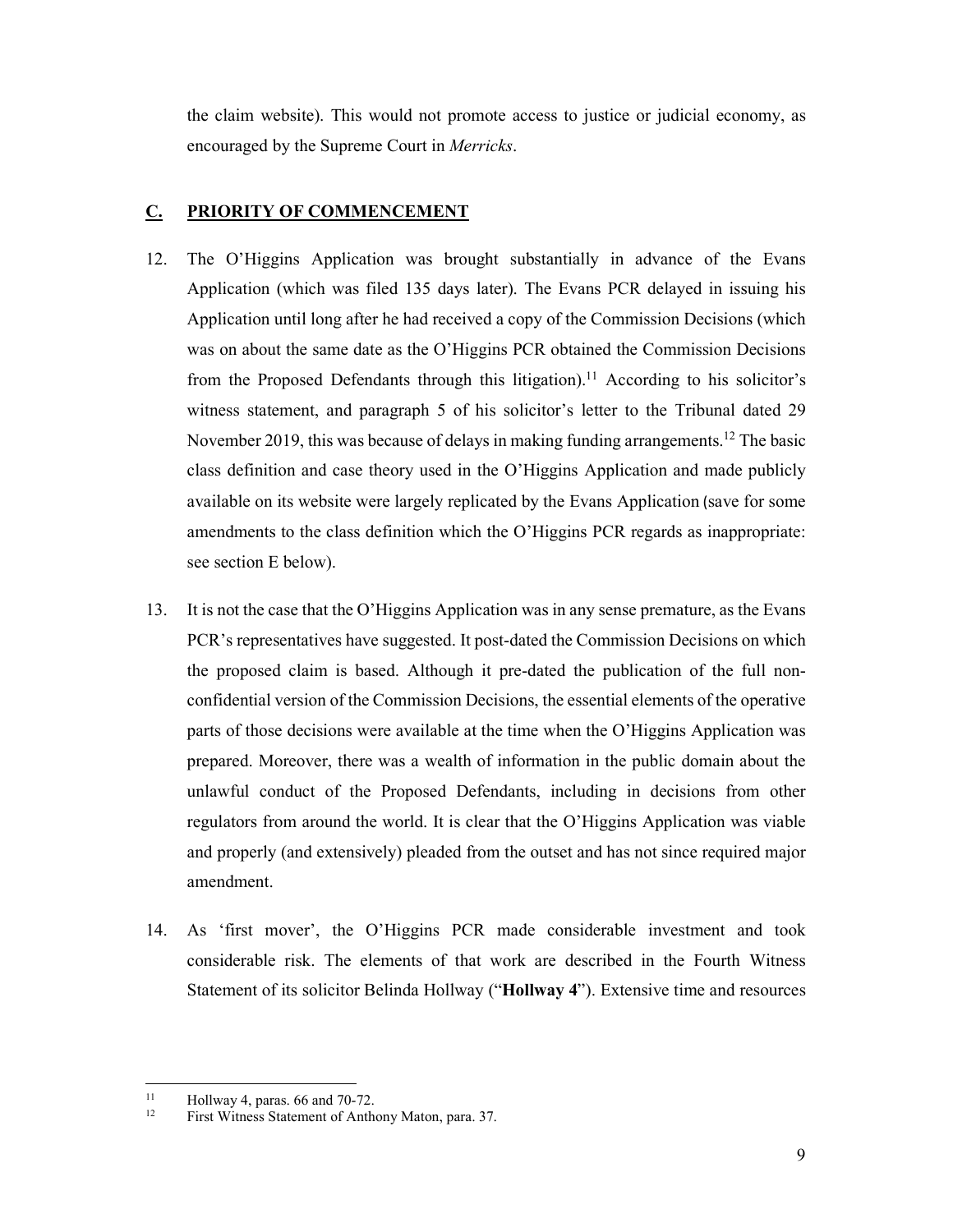were dedicated to establishing the basis for a UK collective action, including its legal and economic basis and its financial viability, and presenting the case to potential funders.<sup>13</sup>

- 15. By contrast, the Evans PCR (and his funders) knew over four months before he finalised and filed the Evans Application that the O'Higgins PCR (and its funders) had concluded that the claim was legally viable and sufficiently attractive to be funded. It is inevitable that this provided the Evans PCR (and his funders) with a level of comfort that the O'Higgins PCR did not have when planning the O'Higgins Application.14
- 16. The Evans PCR also had the benefit of templates from which to work not just the summary of the O'Higgins Application on the Tribunal's website, but also the Class Definition and the FAQs and other information on the O'Higgins PCR's claim website.<sup>15</sup> The Evans PCR's representatives made no secret of their presence as observers at the first CMC in the O'Higgins Application on 6 November 2019, through which by corresponding with the Tribunal in advance they were even able to test the Tribunal's reaction to the possibility of a rival application.<sup>16</sup> Further advantages would have been gained from observing the O'Higgins PCR's success in service out of the jurisdiction.17
- 17. In the circumstances, it is unsurprising that the Evans PCR's class definition and website – and indeed its claim generally – bear striking similarities with the O'Higgins PCR's.
- 18. In the premises, if the Tribunal were to grant carriage to the Evans PCR, it would be crediting the Evans PCR for taking the fruits of the O'Higgins PCR's work. This would send a message to the market that 'free-riders' are rewarded, and funders would be more hesitant to support the first mover in any future proposed claim, all to the detriment of the collective proceedings regime before this Tribunal.<sup>18</sup>

## **D. FUNDING**

19. The O'Higgins PCR's funding package is superior to the Evans PCR's in a number of important respects; in other respects, there is no material difference between them.

 $13$ <sup>13</sup> Hollway 4, paras.  $49-57$ .<br><sup>14</sup> Hollway 4 paras. 58

<sup>&</sup>lt;sup>14</sup> Hollway 4, paras. 58.<br> $\frac{15}{15}$  Hollway 4, para. 59.

<sup>&</sup>lt;sup>15</sup> Hollway 4, para. 59.<br> $^{16}$  Hollway 4, para. 60

 $^{16}$  Hollway 4, para. 60.<br> $^{17}$  Hollway 4, para. 61(

<sup>&</sup>lt;sup>17</sup> Hollway 4, para.  $61(a)$ .<br><sup>18</sup> Hollway 4, para.  $62$ 

Hollway 4, para. 63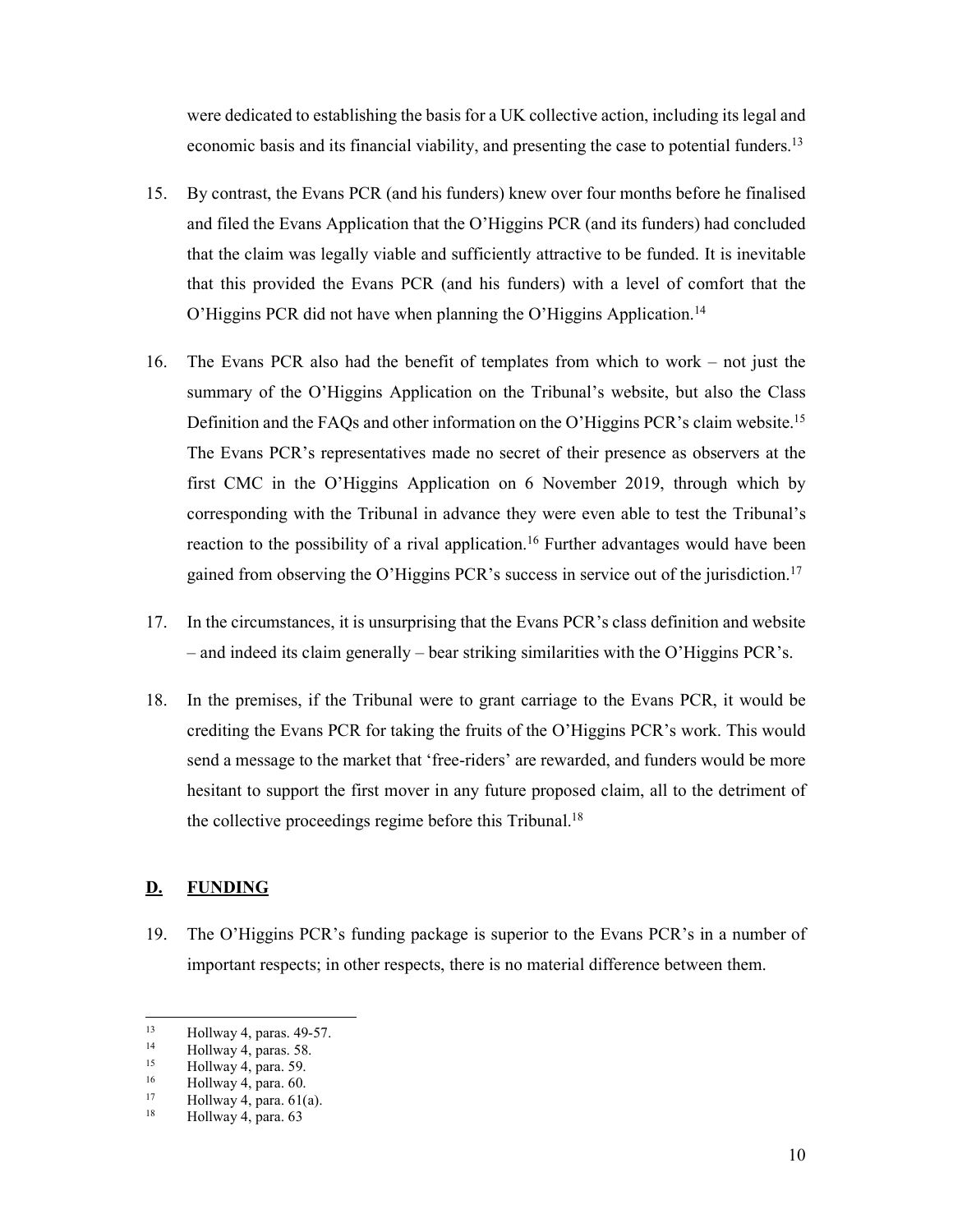### **D1. Funding for own costs**

#### *(a) Amount and terms*

- 20. This is a significant point of distinction between the PCRs. As a starting point, the O'Higgins PCR's case is better funded to the tune of almost 60%:
	- (1) Under the O'Higgins PCR's Litigation Funding Agreement dated 26 July 2019 (the "**O'Higgins LFA**"), the funding available from Therium for the O'Higgins PCR's own costs is **£29,375,043** (in tranches as set out in Schedule 1).
	- (2) Under the Evans PCR's Litigation Funding Agreement dated 5 December 2019 (amended on 8 July 2020) (the "**Evans LFA**"), the funding available from Donnybrook Guernsey Limited ("**Donnybrook**") for the Evans PCR's own costs is subject to the "*Costs Limit*", which in turn is limited by the Budget appended to the Evans LFA. The final row of the Budget specifies that the "*Total funding under LFA (including VAT/IPT)*" is **£18,654,088**.
- 21. Clearly both PCRs envisage that this will be expensive litigation, and have obtained funding commitments to reflect that. If it turns out that the litigation can be fully and effectively prosecuted for £18.654m, the O'Higgins PCR will be no worse off. It is not required to draw down all the committed funding, and funder returns are only paid on the tranches that are formally incepted as committed funds.<sup>19</sup> If, however, the litigation turns out to be more expensive than that, the Evans PCR's funding will prove to be inadequate, and he will either need to obtain more or abandon the action.
- 22. The Evans PCR has filed witness statements from Mr Chopin of Bench Walk Advisers LLC. In his second witness statement at paragraph 9, Mr Chopin states that he is "*confident of the Funder's ability to fund Mr Evans' claim. This would remain the case even if the commitment under the LFA were increased substantially*". This of course is different from a contractual commitment to fund, and falls short of even a statement that if asked to do so, Donnybrook or Bench Walk Capital LLC (its owner) would in fact

<sup>19</sup> 19 Confirmed in the First Witness Statement of Neil Purslow of Therium ("**Purslow 1**"), para. 18(b). This statement explains other features of the O'Higgins LFA in narrative form.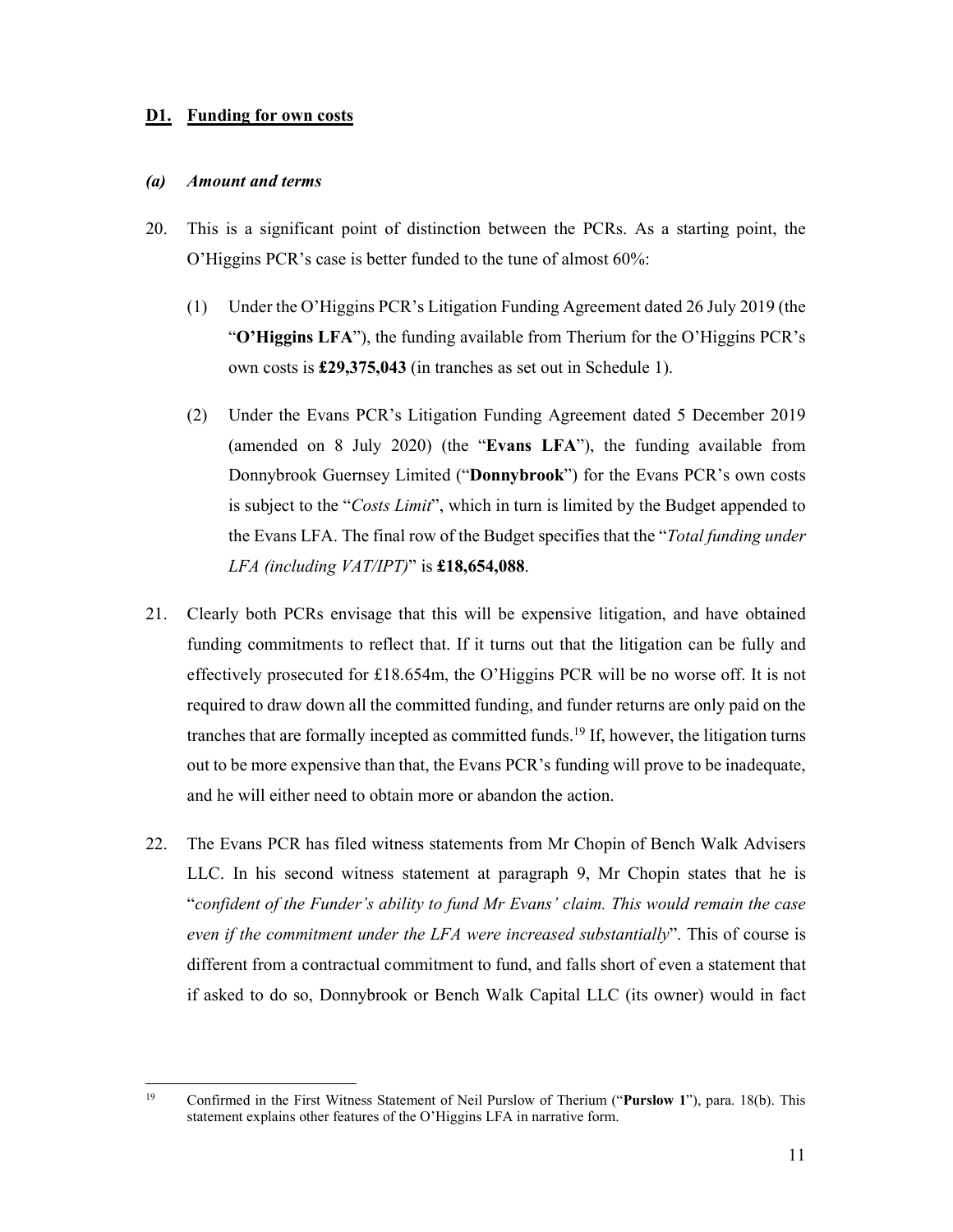agree to increase the funding.<sup>20</sup> The reality is that Bench Walk would need to persuade its investors to put up more money. These are therefore uncertainties which the O'Higgins PCR's action would not face, unless and until the costs of the litigation exceeded the £29.375m committed under the O'Higgins LFA.

23. If Donnybrook / Bench Walk decline to fund further, the Evans PCR will need to obtain other litigation funding elsewhere. Self-evidently, if the litigation is partly progressed and the money runs out, Evans' bargaining power would be very weak. To make things worse, the Evans LFA requires that any additional funding obtained should not be less advantageous to Evans than the terms of the existing LFA (clause 5.8).<sup>21</sup> While this might be used to assist in negotiations with a new funder, the weak bargaining position of Donnybrook itself in that scenario could well lead to an amendment to clause 5.8. Again, the O'Higgins PCR would not face any such issues unless the costs of the litigation exceeded £29.375m.

### *(b) Continuity*

24. The O'Higgins PCR's funding is provided by Therium, a well-known litigation funder. Mr Purslow's first witness statement explains the structure of the Therium entities and confirms the obligations on them to maintain adequate financial resources to meet their funding obligations as a consequence of their membership of the Association of Litigation Funders ("ALF"), and compliance with is Code.<sup>22</sup> In the Trucks litigation the Tribunal found as follows:

"*By their skeleton argument, counsel for the OEMs said that there was no evidence of how or where the two Therium entities that are parties to the RHA LFA acquire their funds nor was it clear that they were 'Associated Entities' of TCML for the purpose of the ALF Code. However, Mr Purslow states in his witness statement that they are indeed 'Associated Entities' of TCML for the purpose of the Code, and it seems that will be the case if TCML acts as exclusive adviser to the corporate parent of the Therium entities. This means that, pursuant to para 4 of the Code, TCML accepts responsibility to the ALF*  for their compliance with the Code and, pursuant to para 9.4 of the Code, that it will *ensure that Therium will maintain the capacity to meet their funding obligations (see further para 60 below). Of course, this is a voluntary code and not a binding legal obligation, but we think that it is wholly unrealistic to suppose that a leading litigation* 

<sup>20</sup> There is an obligation under clause 5.10 for the parties to discuss the budget in good faith after the CPO is obtained, but this falls short of a commitment and does not speak to the position later in the litigation.<br><sup>21</sup> No equivalent restriction exists in the O'Higgins LFA.<br><sup>22</sup> Normalay 1, nones 10, 11.

Purslow 1, paras. 10-11.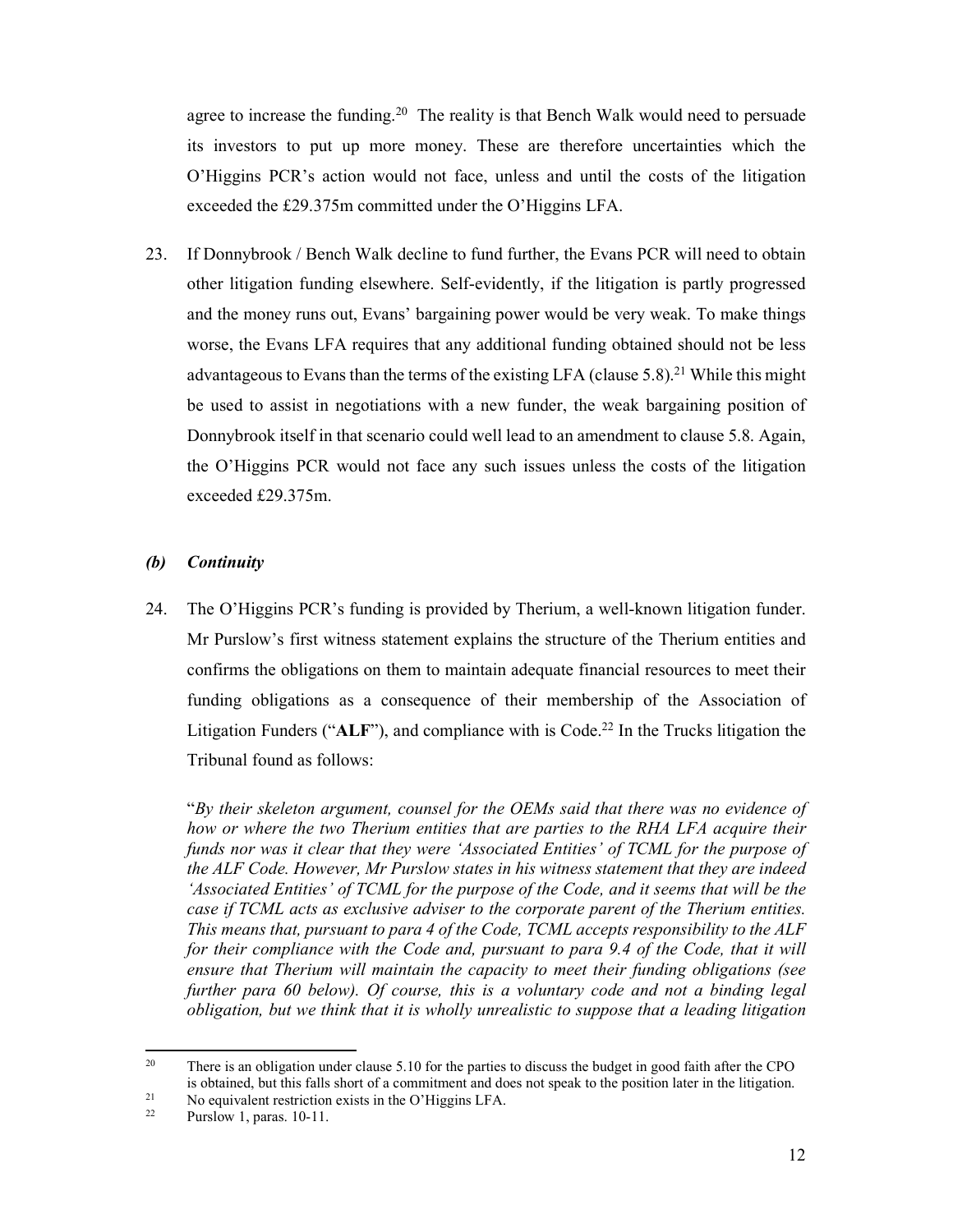*funder that is commercially active in this field would not honour these commitments to the Association of which it is a founder member, and thus place at risk the whole regime of self-regulation.*"23

- 25. There can be no credible argument that Therium would fail to meet its commitments under the O'Higgins LFA in view of its commitments under the ALF Code.
- 26. The Evans PCR has produced similar confirmations from Mr Chopin. However, Mr Chopin states that unlike Therium, Bench Walk Capital is not a member of the ALF, but that Donnybrook would comply with the ALF Code. This is a slightly different situation from the position of Therium. The holding company of Donnybrook (Bench Walk Capital LLC) is not itself committing to keep Donnybrook in funds as it would have to do if it were a member of the ALF or bound by its code. While Bench Walk Capital LLC has guaranteed Donnybrook's obligations, it does not need to keep itself adequately capitalised either. The O'Higgins PCR accepts that it may be relatively unlikely that Donnybrook would default on its funding obligations, but again, the O'Higgins PCR's position provides greater security to the Proposed Class.

### *(c) Termination rights*

- 27. Both funders have comparable termination rights:
	- (1) The funders can withdraw if the merits decline, but both provide for the safety valve of a QC opinion to that effect.<sup>24</sup>
	- (2) Both funders can terminate for breach, and again, a QC-based dispute resolution mechanism can be invoked by the claimant.<sup>25</sup>

### *(d) Commitment to fund*

28. Under the Evans' LFA, Donnybrook agrees to provide the "*Action Costs*" which are all the costs of the action in accordance with the Budget (in effect, the full  $\pounds18.65m$ ) at the outset subject to compliant notices of drawdown (per clauses 4.1.5, 5.2 and 7).

 $23$ <sup>23</sup> [2019] CAT 26, para. 54.<br><sup>24</sup> O'Higgins I EA el 16.3:

<sup>&</sup>lt;sup>24</sup> O'Higgins LFA, cl. 16.3; Evans LFA, cl. 23.3.<br>
C'Uliacins LFA, el. 16.4; Evans LFA, el. 23.2.

<sup>25</sup> O'Higgins LFA, cl. 16.4; Evans LFA, cl. 23.2.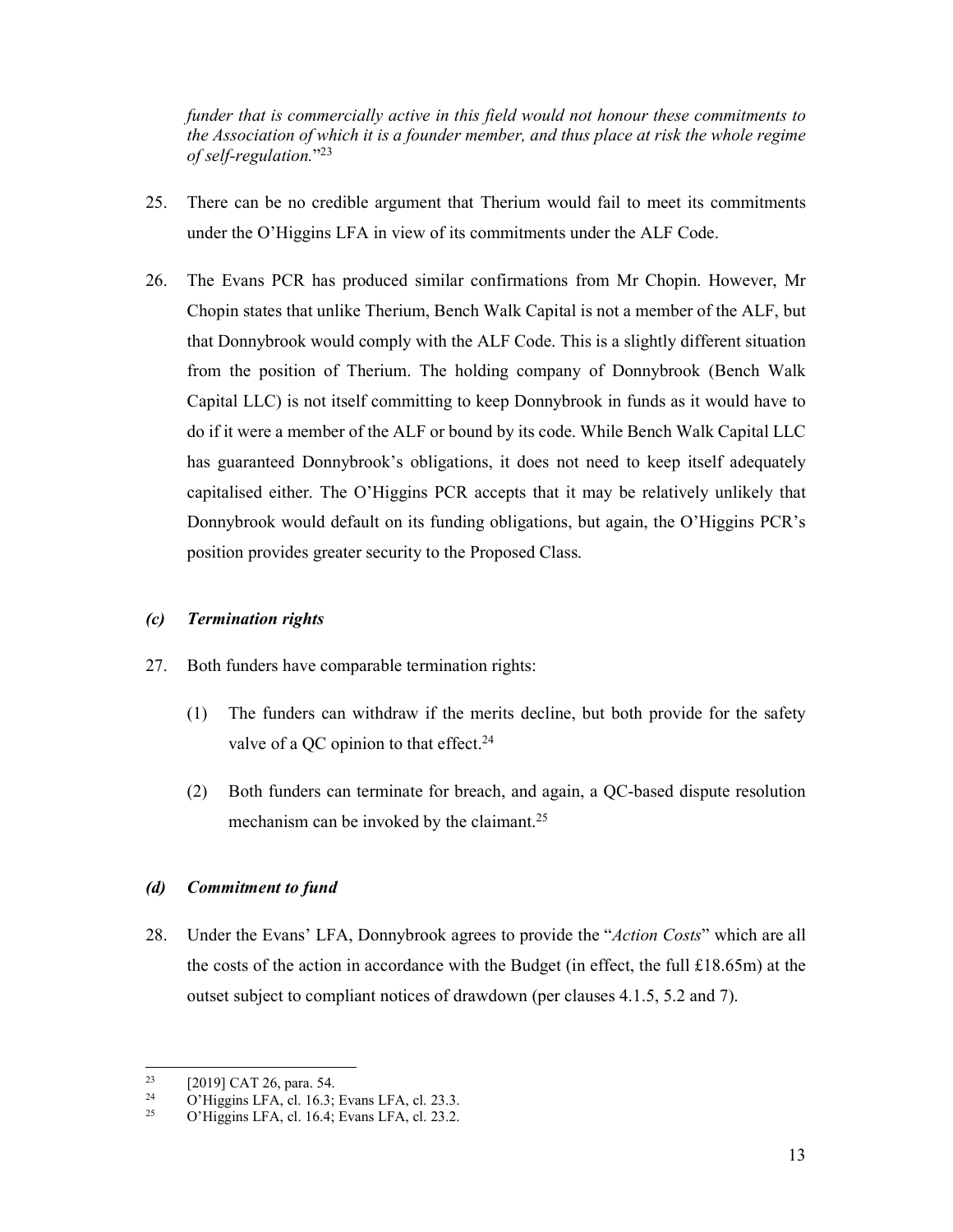- 29. The O'Higgins LFA is structured slightly differently:
	- (1) Under clause 2.1, the funder is to pay the "*Reasonable Costs incurred in respect of tranche 1 and any subsequent tranches or sub-tranches of Funding incepted*", but that is "*in accordance with the terms of this Agreement*".
	- (2) Under clauses 2.3-2.11, the funder is given an "*option*" after each tranche, to fund the next tranche.
	- (3) However, under clause 2.13 those options must be exercised in accordance with clause 16 (Termination).
- 30. The overall effect of this is neutral; Therium can refuse to fund further tranches but only on the same basis that it could terminate the O'Higgins LFA anyway, and subject to the same protections for the O'Higgins PCR.
- 31. Thus the position under the two LFAs is materially the same.

# *(e) Cost of funding*

- 32. Unlike in conventional litigation, the cost of funding (i.e. the return and profit payable to the funder) is not borne out of damages which would be payable to the successful claimant, but instead out of the undistributed funds to the extent available. Each party has entered a 'deed of priorities' which is materially the same, under which distributions are made from the proceeds of the litigation as follows:
	- (1) Pro rata and *pari passu*:
		- (a) Reimbursement of funder's outlay;
		- (b) Reimbursement to ATE insurers of indemnity payments;
	- (2) Followed by pro rata and *pari passu:*<sup>26</sup>

 $26$ In the Evans PCR's waterfall, the funder outlay reappears on this level. This puts the funder in an advantageous position as against solicitors and counsel, who (unlike the O'Higgins PCR's) stand to have their unpaid contingent fees reduced pro rata with a second payment to the funder of "*an amount equal to the funder's outlay*".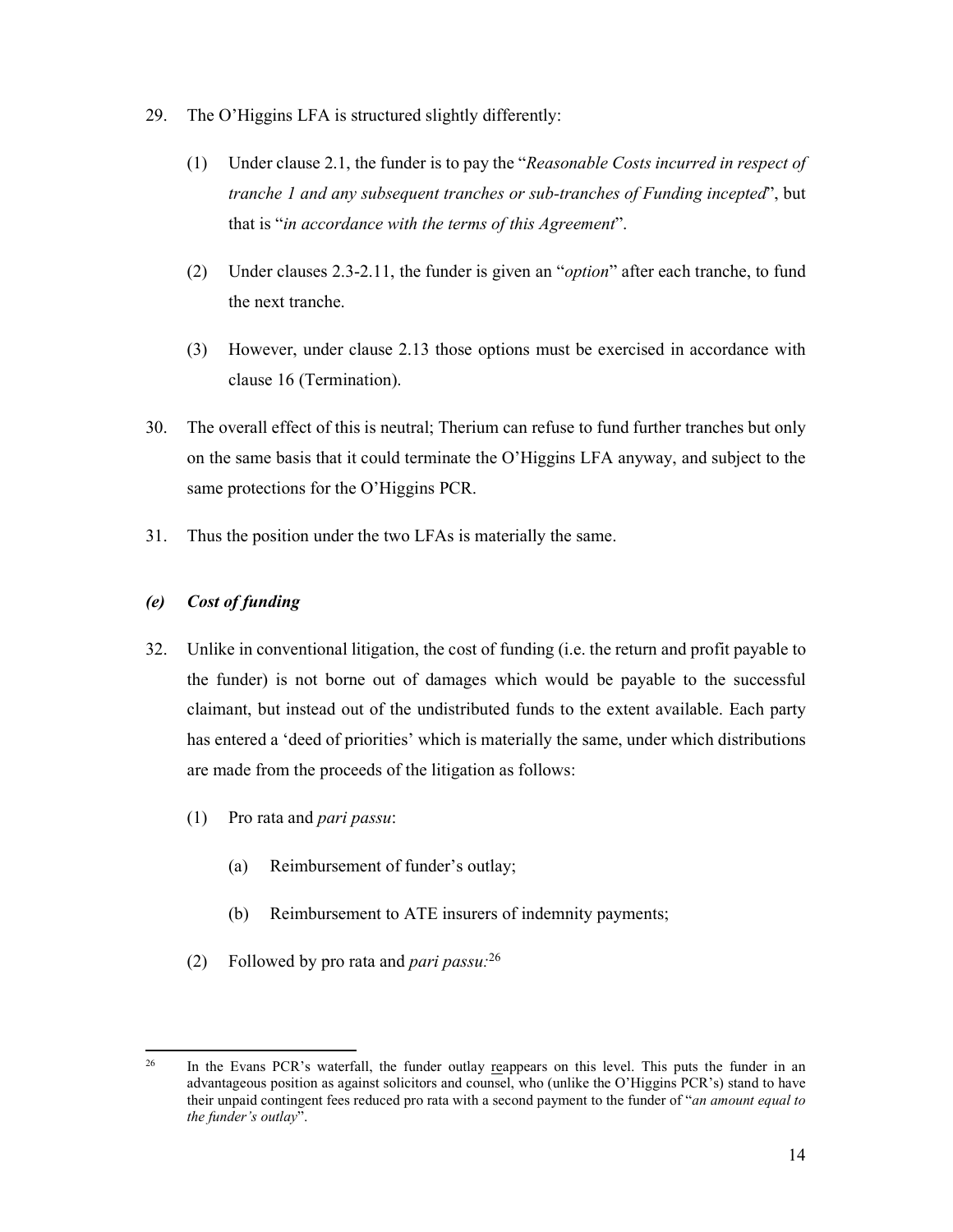- (a) Solicitor unpaid Base Fees and Success Fees;
- (b) Unpaid ATE premiums;
- (3) Followed by the funder return in full;
- (4) Remainder to charity.
- 33. Thus, the extent to which undistributed funds survive payment of contingent costs is potentially relevant:
	- (1) On a claim which succeeds at trial, to the amount which goes to charity.
	- (2) On a claim which settles, possibly to the amount which is returned to the Defendants (per the CAT Guide at para. 6.88 if the parties agree).
- 34. As to the actual cost of funding:
	- (1) Therium is entitled to:
		- (a) Repayment of funds advanced; and
		- (b) One of:
			- (i) 2x to 3x the committed funds depending on timing of recovery; or
			- (ii) if larger:
				- 20% of the claim proceeds up to £1 billion;
				- 10% of the claim proceeds above £1 billion;
				- 5% of the claim proceeds above £2 billion.
	- (2) Donnybrook is entitled to:
		- (a) Two times the Funder's Outlay; plus
		- (b) An amount equal to the greater of:
			- (i) the funder's outlay; or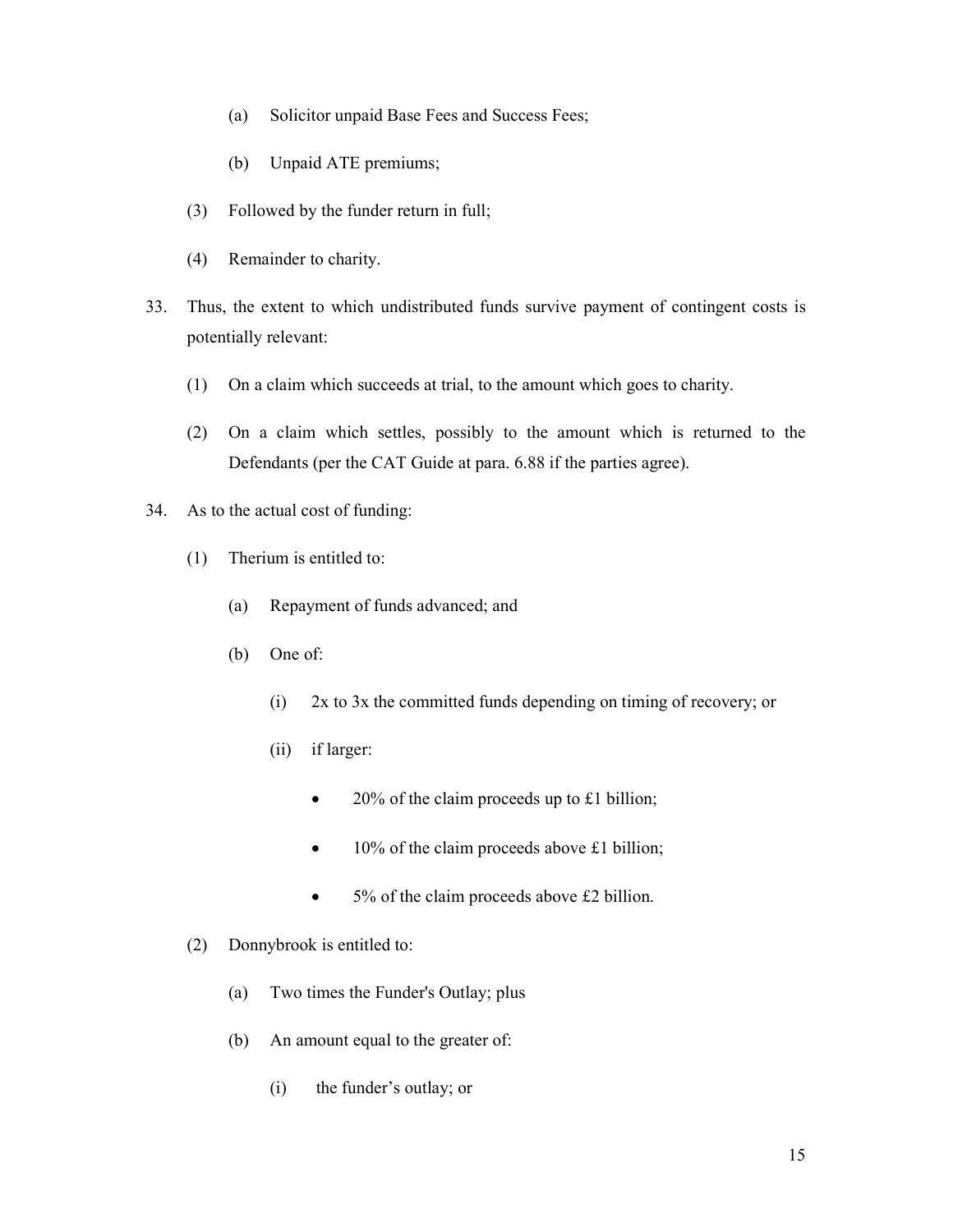- (ii) 20% of Proceeds up to £500m, plus 15% of Proceeds thereafter up to £1bn, plus 10% of Proceeds thereafter up to £1.5bn, plus 5% of Proceeds thereafter up to £2bn; plus
- (c) In consideration for providing the £3m Pre-CPO Security Sum, Donnybrook is entitled to a fee of 15% interest per annum (compounding annually) on it, for the period from which the monies are advanced until they are repaid.
- 35. In short, as between the two funding regimes, the cost of funding is similar.

### **D2. Sufficiency of budgets**

- 36. The two PCRs have each produced an anticipated budget for the litigation with their claim forms. The O'Higgins PCR makes the following observations in respect of the original budget appended to the Evans LFA:
	- (1) There is a significant disparity in the estimated costs of post-trial claims administration/distribution. The Evans PCR projects £450,000 whereas the O'Higgins PCR projects £3,700,000. Although the O'Higgins PCR's expectation (based, in particular, on the approach to claims administration in collective/class actions in other jurisdictions) is that the cost of distribution will be paid out of the settlement fund or by the Proposed Defendants, if this is not the case, it is not clear how the Evans PCR would be able to afford to distribute the damages, including notifying class members, analysing any data submitted, responding to questions, etc. Obviously, it is central to the interest of the class that any sums obtained are, in practice, distributed. Accordingly, it is essential to have sufficient sums in the budget for this stage. This point is addressed in greater detail at paragraph 76(a) of Hollway 4.
	- (2) The Evans PCR has not (it appears) included a budget for non-domiciled opt-in claimants. By way of contrast, the O'Higgins PCR has expressly budgeted approximately £930,000 to make sure that servicing actual and potential opt-ins from outside the jurisdiction will not have to be drawn from the budget set aside for the conduct of the litigation for the class members within the UK. The result of this is that any costs associated with the Evans PCR's interactions with potential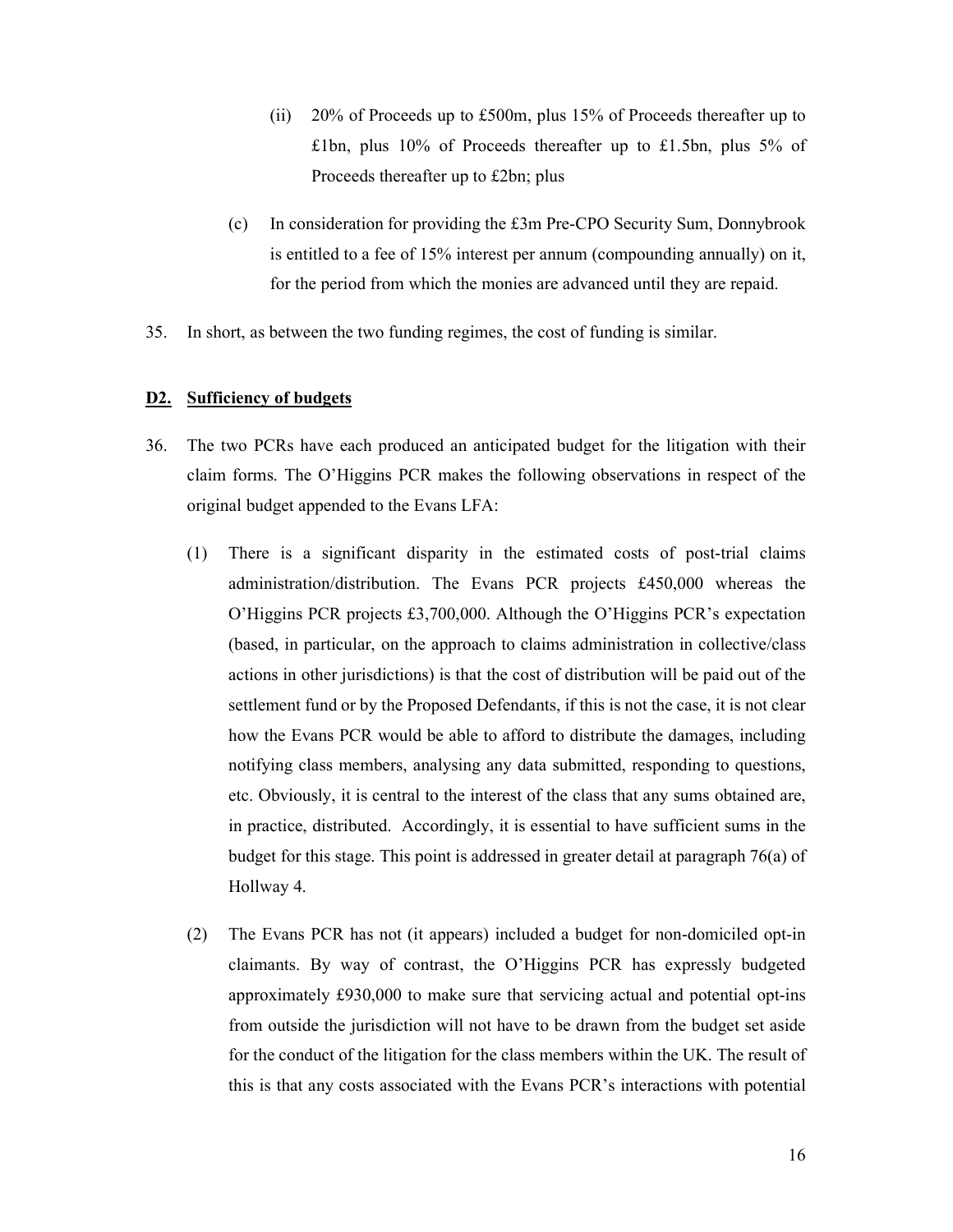opt-in class members will have to be subsumed into the main budget. This is, again, a notable deficiency in the Evans budget. The point is addressed in greater detail at paragraph 76(b) of Hollway 4.

# **D3. ATE cover for adverse costs**

# *(a) Level of Cover*

- 37. The O'Higgins PCR has considerably more ATE insurance than Evans (£33.5m versus  $£23m$ ).<sup>27</sup> This again, is a significant differentiating factor between the two packages.
- 38. If the claim were to fail, the O'Higgins PCR would therefore be better protected by the ATE insurance policies than the Evans PCR. Further, as a natural person, the Evans PCR could be made bankrupt without sufficient ATE insurance to cover adverse costs orders.
- 39. The higher limits of indemnity available to the O'Higgins PCR also provide better protection for the Proposed Defendants if the claims fail. The relative vulnerability of the Evans PCR to any substantial adverse costs orders has the potential to make him more susceptible to pressure to resolve the claim early and without risk and thereby may place him in a weaker position when negotiating any settlement.
- 40. Equally significantly, the lower level of cover available to the Evans PCR makes him the more susceptible claimant to an application for security for costs. This would arise if the Proposed Defendants' position is that the existing ATE program provides them with adequate security within the limits of indemnity (which seems likely), but that their reasonable costs are likely to exceed £23m. No doubt both PCRs would resist such an application on numerous grounds, but all other things being equal, the O'Higgins PCR is in a better position to do so.

# *(b) Avoidance of Cover*

41. The O'Higgins PCR's insurers have entered an Anti-Avoidance Endorsement ("**AAE**"), as a consequence of points raised by the Proposed Defendants in 2019. This endorsement restricts insurers' right to decline to pay or avoid (i.e. "*notwithstanding the Policy* 

 $27$ Hollway 4, para.  $76(c)$ .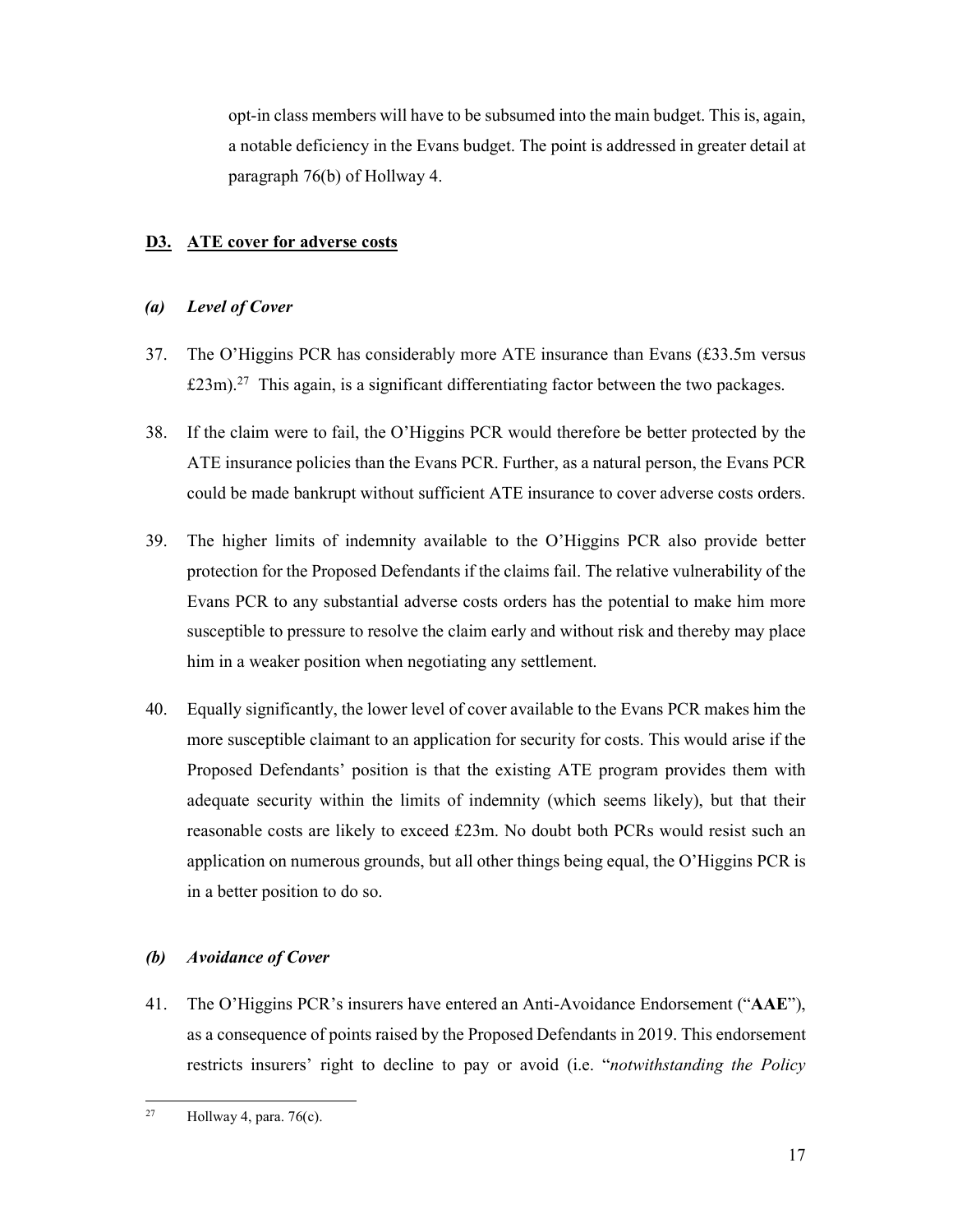*provisions or conclusions or any other entitlement to avoid*") except in very limited circumstances, principally being a fraudulent or reckless presentation of risk. The effect of the AAE is not merely to limit avoidance rights but also eliminate any rights to decline claims for breach of policy conditions.

- 42. The standard policy wording obtained by the Evans PCR for the policies in his ATE tower is less beneficial:
	- (1) Insurers can refuse to pay on breach of the policy conditions listed in clause 4.1, "*Insured's Conduct*". The rider to clause 4.1 provides that "*Where an Insured fails*  to comply with the above, but where such failure was neither deliberate nor reckless, the Insurer shall indemnify that Insured in full, subject to the other *conditions of the Policy*".28 This creates risk for the Evans PCR; to use a perhaps flippant example, arguably if he deliberately decided to attend another professional commitment instead of a conference, insurers would be entitled to refuse cover (condition  $4.1(d)$ ).
	- (2) There are similar potential problems<sup>29</sup> under policy condition 4.4 requiring the Evans PCR to obtain written consent from Insurers in various circumstances, failure to do which could amount to a breach of condition entitling insurers to decline cover.
	- (3) Breach of claims and general notification conditions under clause 4.5 can also result in declinature so long as they are "*deliberate or reckless*".
- 43. Thus the O'Higgins PCR's ATE program has more robust anti-avoidance provisions than that of the Evans PCR. Consequently, the Evans PCR (and any successful Proposed Defendants) face a greater risk of non-payment under his ATE insurance. Again, this puts him in a more financially vulnerable position that might adversely affect settlement negotiations.

<sup>28</sup> 28 The precise legal nature of the "*Policy Conditions"* (e.g. whether they are conditions precedent to liability) is not particularly clear, which is also an unhelpful point for the Evans PCR, but the rider quoted certainly implies that a breach could entitled Insurers to refuse to indemnify. 29 The wording is rather loose: "*the Insured should obtain*".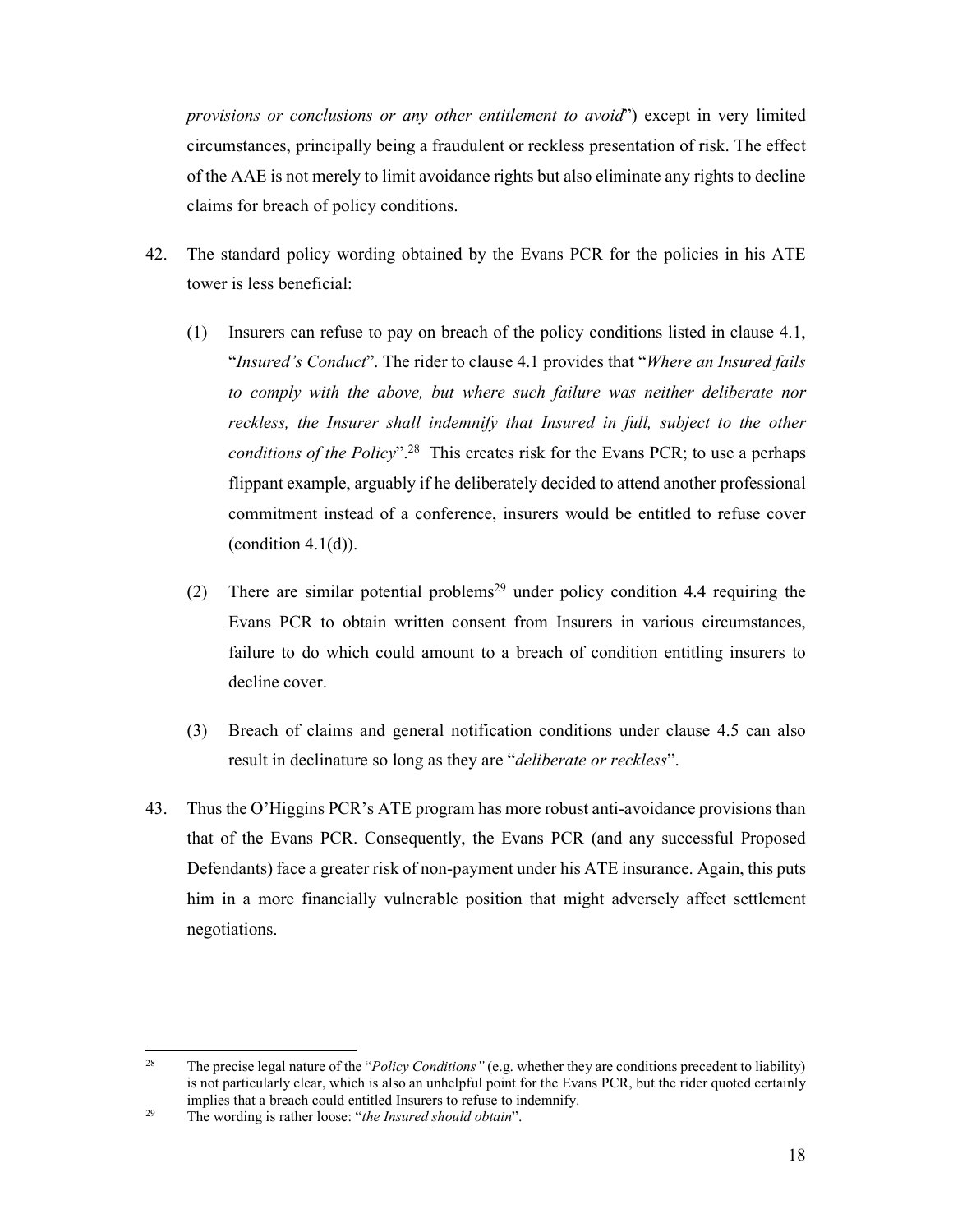# **E. CLASS DEFINITION**

- 44. Although the Evans PCR has largely replicated the O'Higgins PCR's class definition, there are some significant differences. The O'Higgins PCR's version is to be preferred.
- 45. First, the Evans PCR excludes benchmark trades, limit orders and resting orders.<sup>30</sup> In consequence, if a CPO were awarded to the Evans PCR, those who suffered losses on such transactions as a result of the cartels would be denied the opportunity to recover those losses through collective proceedings.<sup>31</sup> This is despite the fact that all of the publicly available chats in the Three Way Banana Split chatroom and the Essex Express chatroom relate to benchmark manipulation.32
- 46. Secondly, the list of "*Relevant Financial Institutions*" differs. The Evans PCR's list is slightly longer. Relevant Financial Institutions are excluded from being class members. In the opinion of the O'Higgins PCR's expert, the additional 16 institutions<sup>33</sup> were unlikely to have acted themselves as active dealers in G10 currencies. Accordingly, it is not apparent why they should be in the list. The only material effect of adding them to the list is to exclude those institutions and their associated entities from claiming in the collective proceedings, thereby reducing the scale of and likely recovery in those proceedings.<sup>34</sup>
- 47. Thirdly, the Evans PCR proposes two classes, not one, yet proposes to represent both. This seems likely to create a conflict. The case theory, damages methodology and/or settlement strategy which best advance the interests of one class may not be the best for the other class. By contrast, the O'Higgins PCR has not committed itself to any such division at this stage, rather reserving the right to propose sub-classes if this should become appropriate as the case develops and data is analysed.<sup>35</sup>
- 48. Fourthly, the Evans PCR proposes a different test for assessing whether a transaction is entered into in the EEA:

1

<sup>30</sup> Evans PCR Class Definition, "*Excluded Transactions*", paras. (g)-(h). In market microstructure, there is no meaningful difference between resting orders and limit orders: Breedon 2, fn. 56.<br>31 On this topic, see Breedon 2, paras. 4.3-4.5.<br>See examples in the table at Breedon 2, para 4.4

<sup>&</sup>lt;sup>32</sup> See examples in the table at Breedon 2, para. 4.4.<br><sup>33</sup> For the calculation of this number, see Hollway 4.

<sup>33</sup> For the calculation of this number, see Hollway 4, paras. 91-92.<br>Breedon 2, para. 5.8.<br> $\frac{35}{4}$  Breedon 2, para. 5.8.

<sup>35</sup> O'Higgins PCR Re-Amended Collective Proceedings Claim Form, para. 35.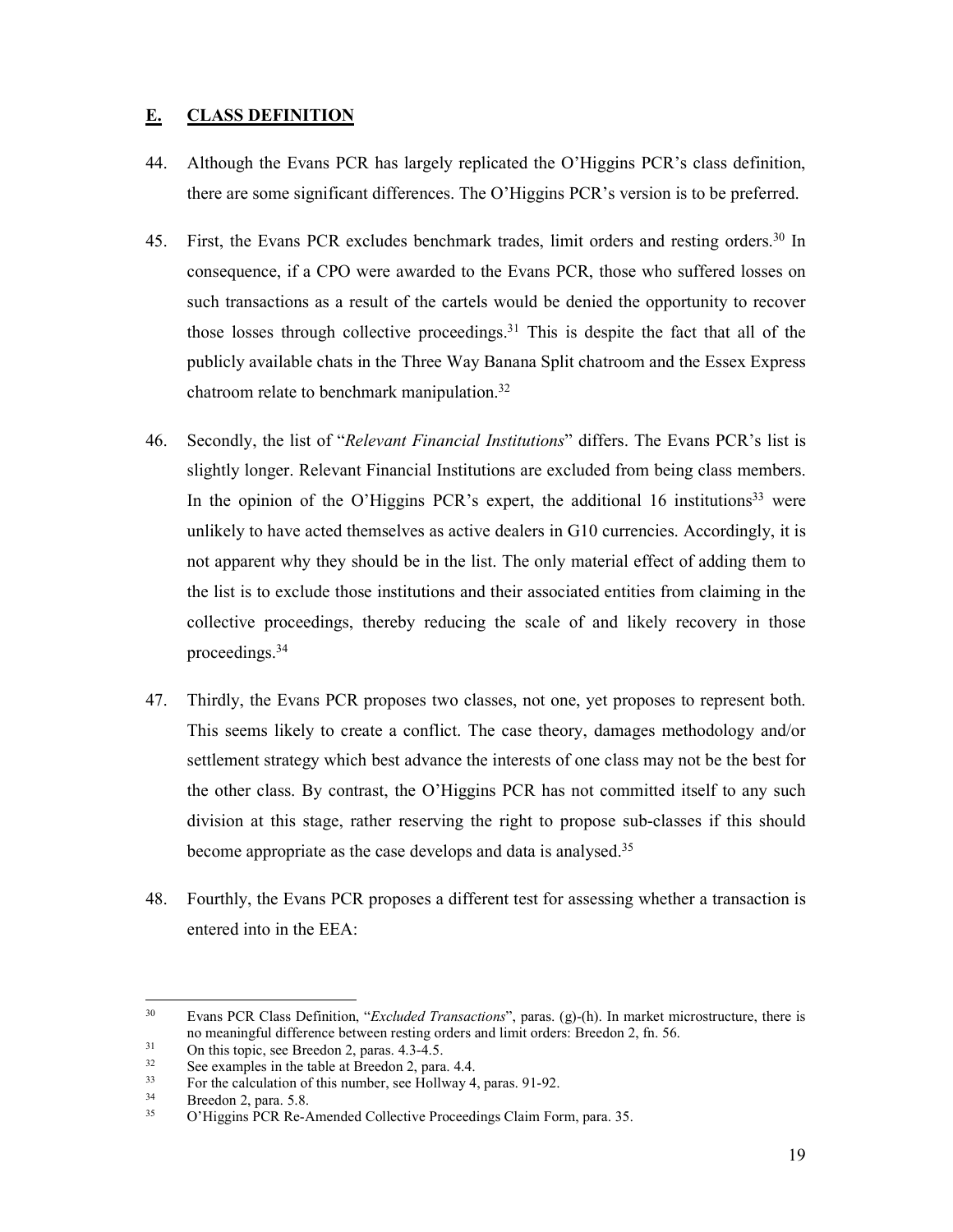(1) The O'Higgins PCR's test is relatively straightforward to understand and to apply, and provides for a clear jurisdictional link reflecting the economic reality of where a transaction occurs. A transaction is entered into in the EEA where:

"*the Relevant Foreign Exchange Transaction is priced and/or accepted by the Relevant Financial Institution or through the ECN within the European Economic Area.*"36

The pricing or acceptance by the Relevant Financial Institution or via the ECN is likely to be documented.

(2) By contrast, the Evans PCR's test is complicated and over-broad. It is as follows (emphasis original):

"*An FX Spot Transaction and/or an FX Outright Forward Transaction is 'entered into… in the European Economic Area' where:* 

*(a) The Defendant or Relevant Financial Institution entering into that transaction is located in the European Economic Area.* 

*For these purposes, a Defendant or Relevant Financial Institution is located in the European Economic Area where their individual representative, sales desk or other business unit (such as an agency, branch or office) entering into the transaction is located in the European Economic Area.* 

*and/or* 

*(b) The class member entering into the transaction is located in the European Economic Area.* 

*For these purposes, a class member domiciled in the European Economic Area shall be considered located there.* 

For the avoidance of doubt, the above definition applies irrespective of whether *the class member entered into an FX Spot Transaction and/or FX Outright Forward Transaction with a Defendant or Relevant Financial Institution directly or indirectly via an Intermediary.*"

Under the Evans PCR's approach, either  $\lim b(a)$  or  $\lim b(b)$  suffices. Accordingly, the following would, it seems, be caught by the definition:

<sup>36</sup> 36 O'Higgins PCR Class Definition, limb (I).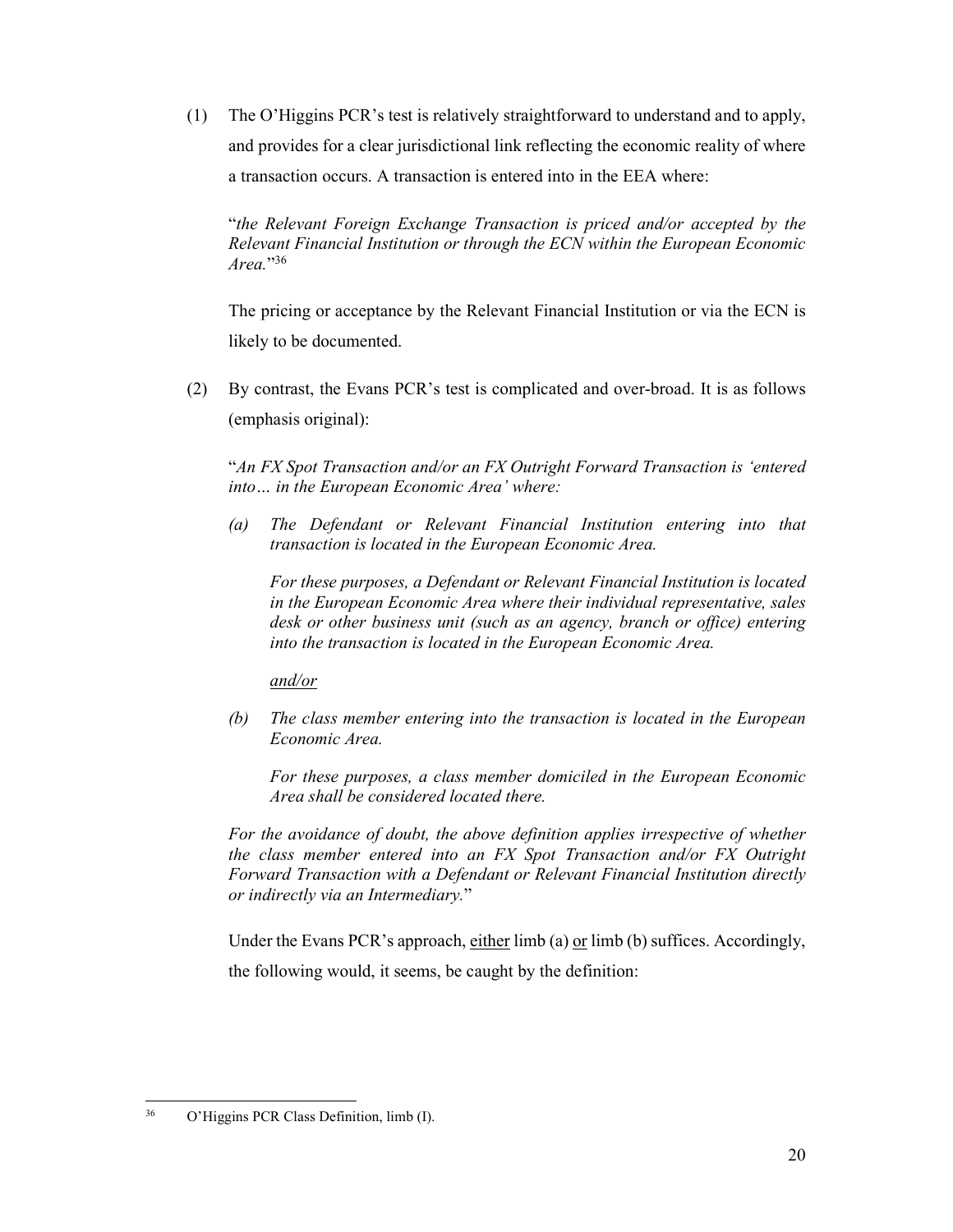- (i) a Chinese high net worth individual who happened to be passing through London (and therefore located there) when entering into an FX transaction with the China Construction Bank in Hong Kong;
- (ii) an Intermediary in New Zealand entering into an FX transaction on behalf of a Liechtenstein (and therefore EEA-domiciled) entity with ANZ in Auckland.

That is plainly over-broad, and likely to cause significant difficulties for estimating the value of commerce.

# **F. CASE THEORY**

- 49. The first expert report of Professor Douglas Bernheim ("**Bernheim 1**") compares and contrasts the O'Higgins PCR's proposed methodology for calculating aggregate damages with that advanced by the Evans PCR. He highlights differences in four specific areas, and explains why the O'Higgins PCR's approach will produce more reliable estimates of cartel overcharges and damages.37
- 50. The first category of differences relates to cartel analysis and mechanisms:
	- (1) Unlike the O'Higgins PCR, the Evans PCR focuses exclusively on cartel mechanisms that potentially widened the effective spread. The Evans PCR's proposed plan of analysis does not encompass the likelihood that other cartel mechanisms impacted the economic price of market-making services in ways that would not necessarily alter the effective spread. It might therefore miss the impact of other types of conduct by the cartels recorded in the Commission Decisions. For example, some of the cartels' coordinated trading strategies, such as front-running (as described in the Commission Decisions), would tend to widen the average realised spread by inducing favourable post-trade price movements, rather than by widening the effective spread.<sup>38</sup>
	- (2) Unlike the O'Higgins PCR, the Evans PCR splits its analysis into two classes, hypothesising that the cartel mechanisms impacted those two classes

<sup>37</sup>  $37$  Bernheim 1, para. 19.

Bernheim 1, para. 136.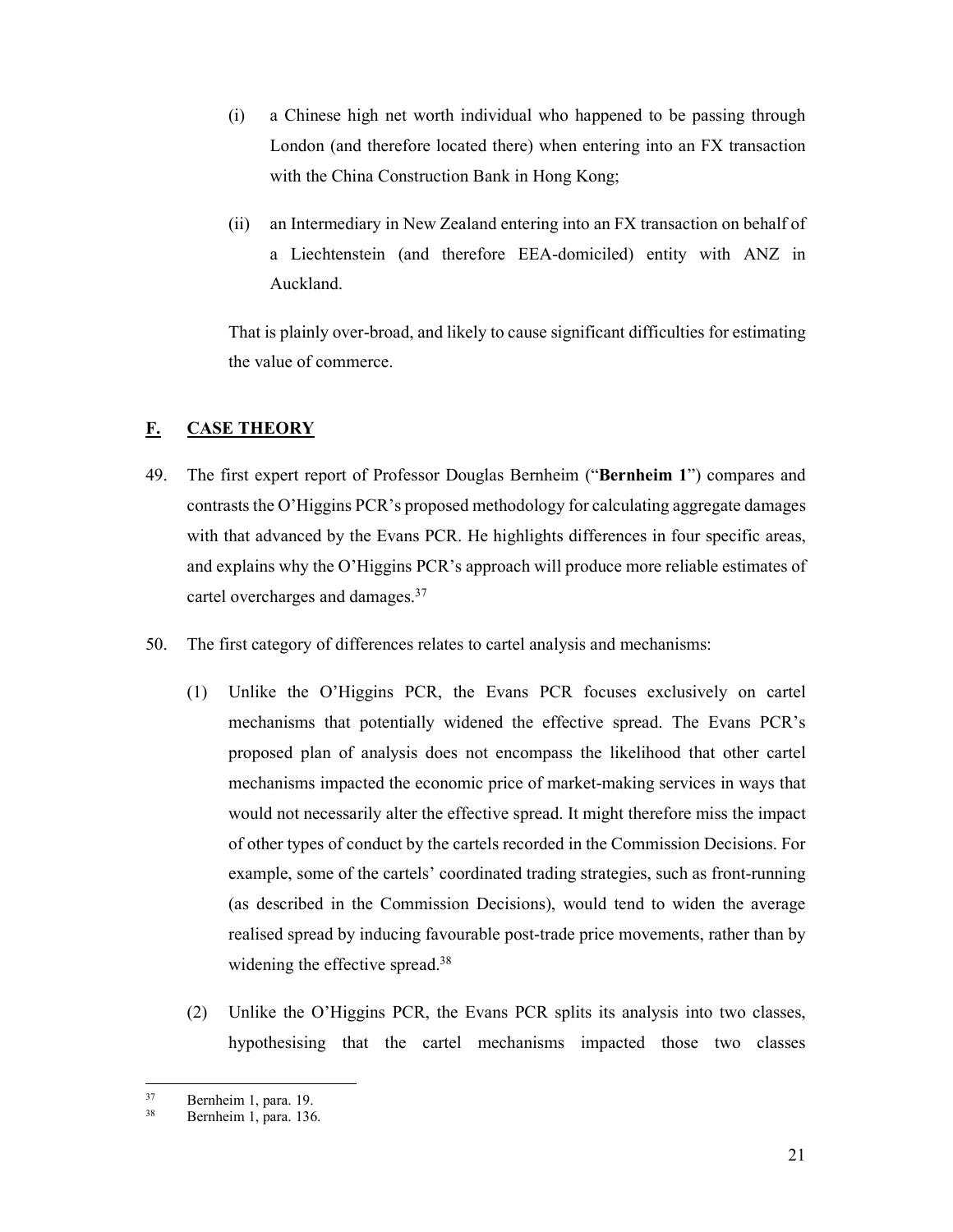differentially.<sup>39</sup> By contrast, the O'Higgins PCR's proposed use of regression models with multiple dummy variables is more flexible; it accounts for the impact of different cartel mechanisms and allows that impact to differ over time or by type of trade.40

- 51. The second area of difference is spread measures. The Evans PCR plans to examine only the effective spread, due to its narrow focus on a subset of cartel mechanisms. By contrast, the O'Higgins PCR recognises that both effective spreads and realised spreads will be useful for measuring the impact of different types of wrongdoing.<sup>41</sup> Accordingly, the O'Higgins PCR's plan of analysis encompasses effects of cartel conduct that manifest through systematic price movements subsequent to trades, whereas the Evans PCR's does not. Those post-trade movements are particularly important for coordinated trading strategies such as front-running.<sup>42</sup>
- 52. The third area relates to excluded transactions. Unlike the O'Higgins PCR, the Evans PCR intends to exclude limit orders, resting orders and benchmark trades from his damages analysis. However, the widening of the bid-ask spread would have impacted  $\text{limit/resting orders},^{43}$  and potentially also benchmark trades.<sup>44</sup> All of the publicly available chats in the Three Way Banana Split chatroom and the Essex Express chatroom relate to benchmark manipulation.<sup>45</sup> The Evans PCR's approach would deny recovery in respect of losses on such trades. Further, by excluding such trades from consideration, it reduces the available data for analysis, contrary to standard principles of econometrics which encourage a larger sample size.<sup>46</sup>
- 53. The fourth area relates to regression modelling:
	- (1) By using both the effective half-spread and the realised half-spread (as opposed to merely the effective half-spread) as the dependent variable in the regression, the

**.** 

 $39$  Bernheim 1, para. 137.

 $^{40}$  Bernheim 1, para. 138.

<sup>41</sup> First (Amended) Expert Report of Professor Francis Breedon dated 28 January 2020 ("**Breedon 1**"), para. 6.20; Second Expert Report of Professor Francis Breedon dated 23 April 2021 ("**Breedon 2**"), paras. 5.10- 5.12.<br>
<sup>42</sup> Bernheim 1, para. 139.<br>
Bernheim 1 paras. 55-

 $^{43}$  Bernheim 1, paras. 55-60 and 141.

 $^{44}$  Bernheim 1, para. 142.

<sup>&</sup>lt;sup>45</sup> See examples in the table at Breedon 2, para.  $4.4$ .<br><sup>46</sup> Pambaim 1, para.  $142, 145$ 

<sup>46</sup> Bernheim 1, paras. 143-145.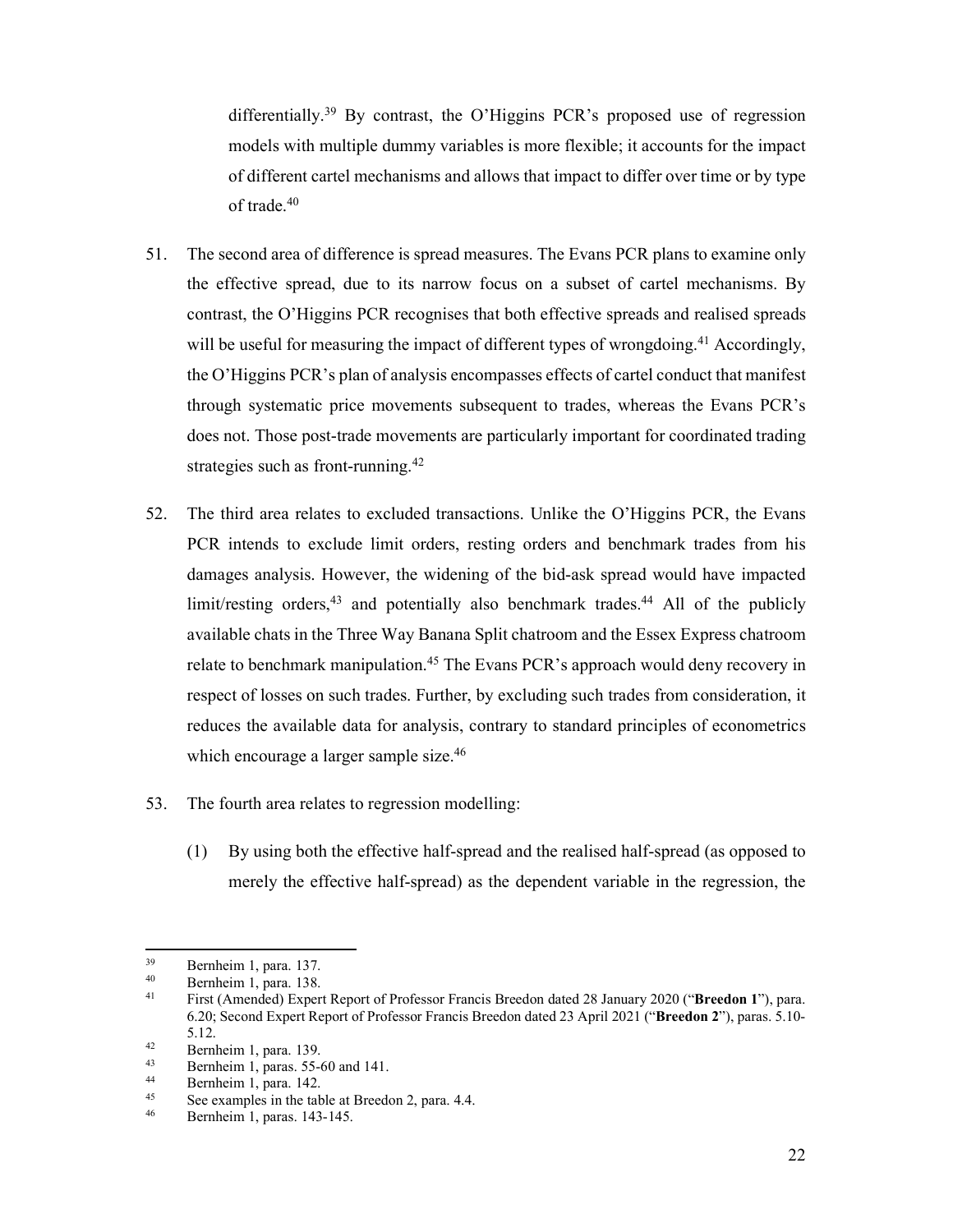O'Higgins PCR's method is more likely to capture the full effects of the cartel conduct described in the Commission Decisions.47

- (2) As to cartel dummy variables, whereas the Evans PCR proposes using one only, the O'Higgins PCR's approach contemplates the possibility of multiple dummy variables. The Evans PCR's approach is too simplistic. The O'Higgins PCR's approach is superior because it accommodates complex variations in the effectiveness and impact of the cartels over time.<sup>48</sup>
- (3) The Evans PCR proposes using a regression specification in which the dependent variable (the half-spread) undergoes a logarithmic transformation. This implies the assumption that the effect of the cartels is (subject to statistical noise) a constant percentage of the half-spread during the clean period (as opposed to allowing the possibility that it is a fixed number of pips). This is a bold assumption to make prior to data exploration. The O'Higgins PCR does not commit to any such assumption at this early stage.<sup>49</sup> The Evans PCR's methodology also fails to accommodate for the half-spread being zero or negative (because in such instances the natural logarithm is not defined). $50$
- (4) The Evans PCR plans to use one regression equation for Class A and several regression equations for Class B. The O'Higgins PCR's approach is more flexible; it also permits the possibility of pooling of data across the Class A and Class B transactions and for coefficients to be shared across the two in a consistent manner. This greater flexibility is a clear advantage.<sup>51</sup>

### **G. QUALITY OF PROPOSED REPRESENTATIVES**

54. Mr O'Higgins, the sole director and member of the O'Higgins PCR, is an accomplished individual whose skills relevant to overseeing the Proposed Collective Proceedings are well evidenced. The Tribunal is referred in particular to:

<sup>47</sup>  $^{47}$  Bernheim 1, para. 146.<br> $^{48}$  Bernheim 1, para. 147.

 $^{48}$  Bernheim 1, para. 147; Breedon 2, para. 5.13.<br> $^{49}$  Bernheim 1, para. 148

 $^{49}$  Bernheim 1, para. 148.<br> $^{50}$  Bernheim 1, para. 140

 $^{50}$  Bernheim 1, para. 149.

<sup>51</sup> Bernheim 1, paras. 151-153.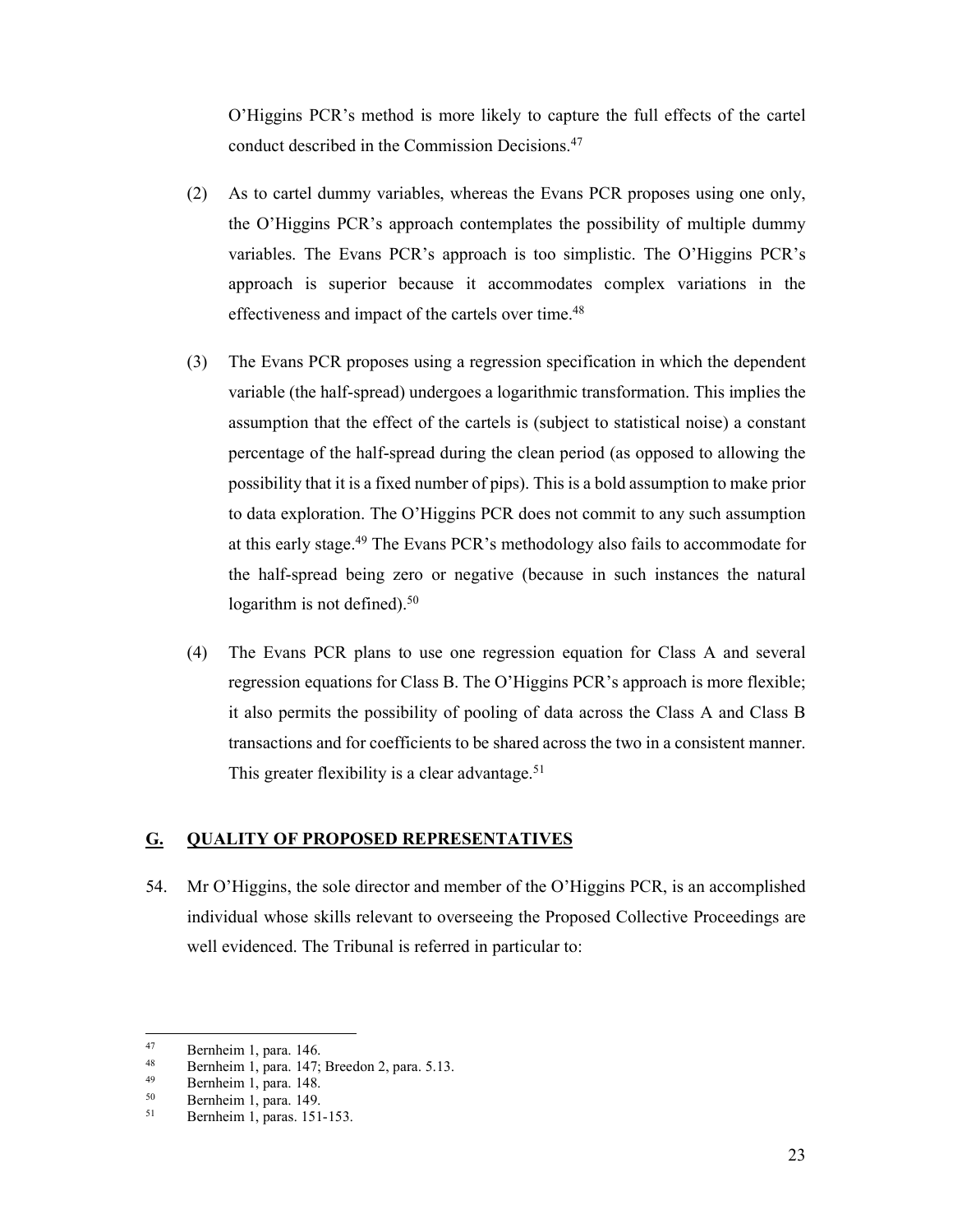- (1) Paragraphs 30 to 35 of his First Witness Statement ("**O'Higgins 1**"), setting out his reasons for wanting to bring the O'Higgins Application, stemming from strong personal belief in responsible capitalism and economic regulation and in companies being held to account, and his relevant CV. His academic and practical experience of economics, and his financial, pensions and competition/regulatory roles are directly pertinent to the present proceedings.
- (2) The further description of his experience of running complex projects with large budgets, and specifically in relation to investments/pensions, as set out in his Third Witness Statement ("**O'Higgins 3**") at paras. 5-7.
- (3) The explanation of the proactive steps which he has taken to communicate with members of the Proposed Class and to keep them informed of progress, including via webinars, face-to-face meetings, conferences, emails and social media: O'Higgins 3, paras. 11-17.
- (4) His explanation of why he did not delay in initiating the O'Higgins Application, which underlines his passion for the cause. He believed that "*the members of the Proposed Class had waited long enough.*"52
- (5) His description of his wish to be open and transparent to class members, borne out by the approach he has taken to publication of the claim materials.<sup>53</sup>
- (6) His careful oversight of the O'Higgins Application to date, including his three witness statements, and scheduled quarterly reviews of expenditure against budget.54
- 55. Mr O'Higgins is supported and advised by an Advisory Committee of the highest calibre, with whom he has continued to liaise despite the pandemic,<sup>55</sup> comprising:
	- (1) Sir Christopher Clarke (retired Lord Justice of Appeal);
	- (2) Damian Mitchell (founder and managing director of Dsquare Trading Ltd., a highfrequency and high-volume FX trading company, who has over 30 years'

<sup>52</sup>  $^{52}$  O'Higgins 3, para. 37.<br>
O'Higgins 3, paras. 40

 $^{53}$  O'Higgins 3, paras. 40-42.<br> $^{54}$  O'Higgins 3, para 45

 $^{54}$  O'Higgins 3, para. 45.

O'Higgins 3, para. 8.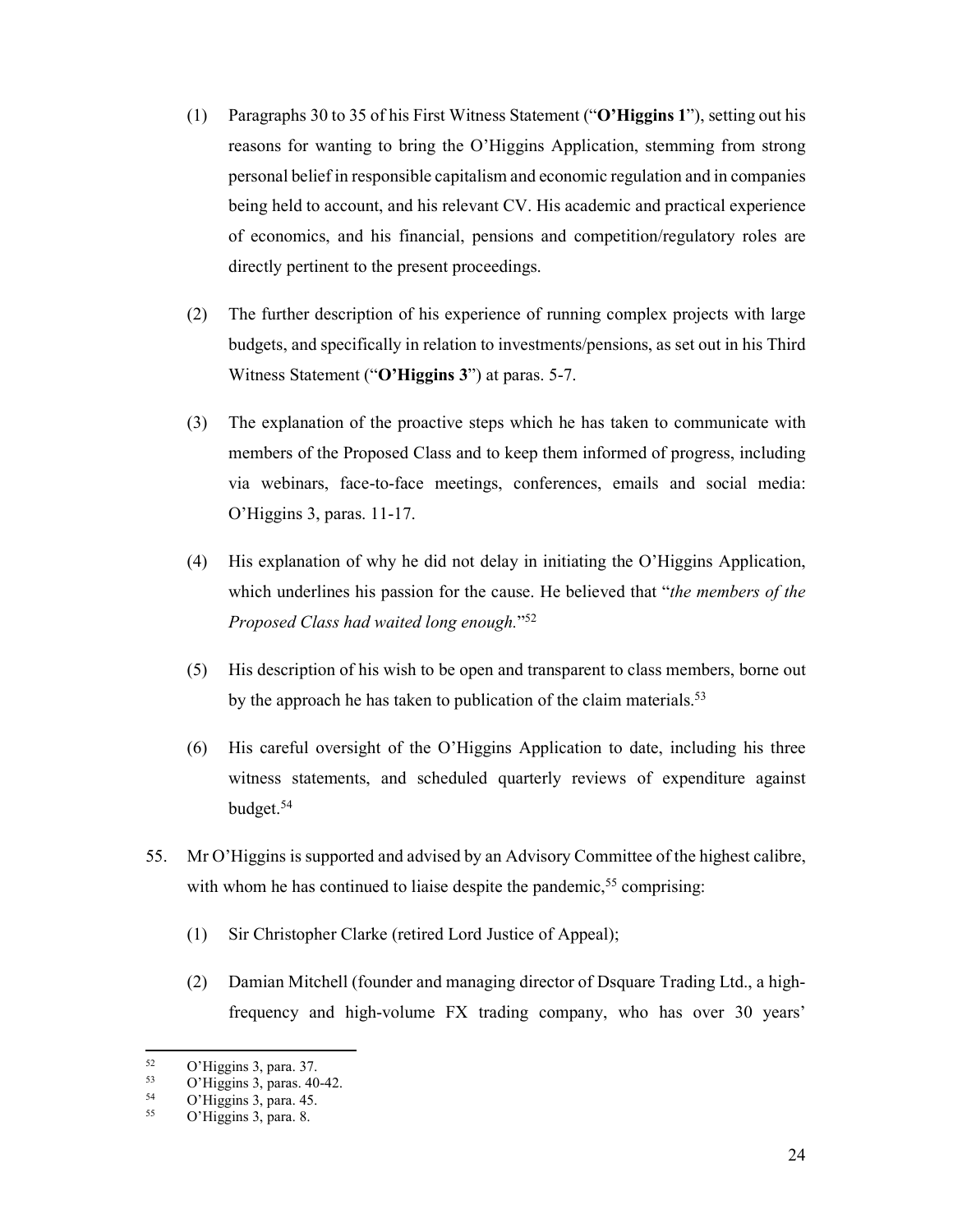experience of trading FX, who has himself provided a witness statement in support of the O'Higgins PCR's application);

- (3) Ian Pearson (former MP and government minister, whose particular understanding of the financial services industry includes knowledge derived from having been Economic Secretary to the Treasury during the period of the cartels).<sup>56</sup>
- 56. It is respectfully submitted that these qualifications are more directly pertinent to the circumstances of the present case than, and exceed, those of the Evans PCR.

## **H. QUALITY OF PROPOSED CLASS COUNSEL**

- 57. The O'Higgins PCR's solicitors at Scott+Scott UK LLP are not only themselves highly experienced in competition litigation, individually<sup>57</sup> and collectively<sup>58</sup>, but they are also affiliated with a US law firm (Scott+Scott Attorneys at Law LLP) with extensive antitrust class action experience. Scott+Scott Attorneys at Law LLP has filed 74 claims and obtained 38 settlements with an aggregate value of over \$3.4 billion and an average value of \$91.3 million (the highest of the leading US antitrust firms).<sup>59</sup> Scott+Scott has other European offices in Amsterdam and Berlin; the philosophy of Scott+Scott as a firm is that its global network of offices should function as a single entity.<sup>60</sup>
- 58. Scott+Scott Attorneys at Law LLP is co-lead counsel in the US FX class action proceedings (the "**US Proceedings**"), which were described in the First Witness Statement of Belinda Hollway.<sup>61</sup> It instigated those proceedings.<sup>62</sup>
- 59. Hausfeld is co-lead counsel in the US Proceedings because it was invited by Scott+Scott. Scott+Scott's involvement has been by far the largest, having directed all aspects of the litigation and administration of its settlement, and having by 12 January 2018 spent 74,625 hours on the US Proceedings, compared with Hausfeld's 34,949 hours.<sup>63</sup>

<sup>56</sup>  $^{56}$  O'Higgins 2, para. 6.<br> $^{57}$  Hollway 4, para. 41.8

 $^{57}$  Hollway 4, para. 41 & Annex, para. 1.<br> $^{58}$  Hollway 4, para. 37

 $^{58}$  Hollway 4, para. 37.<br> $^{59}$  Hollway 4 paras 31.

 $^{59}$  Hollway 4, paras. 31-35.<br> $^{60}$  Hollway 4, para. 30

 $^{60}$  Hollway 4, para. 39<br> $^{61}$  For an undate see H

 $^{61}$  For an update, see Hollway 4, para. 48.

 $^{62}$  Hollway 4, para. 45.

Hollway 4, para. 46.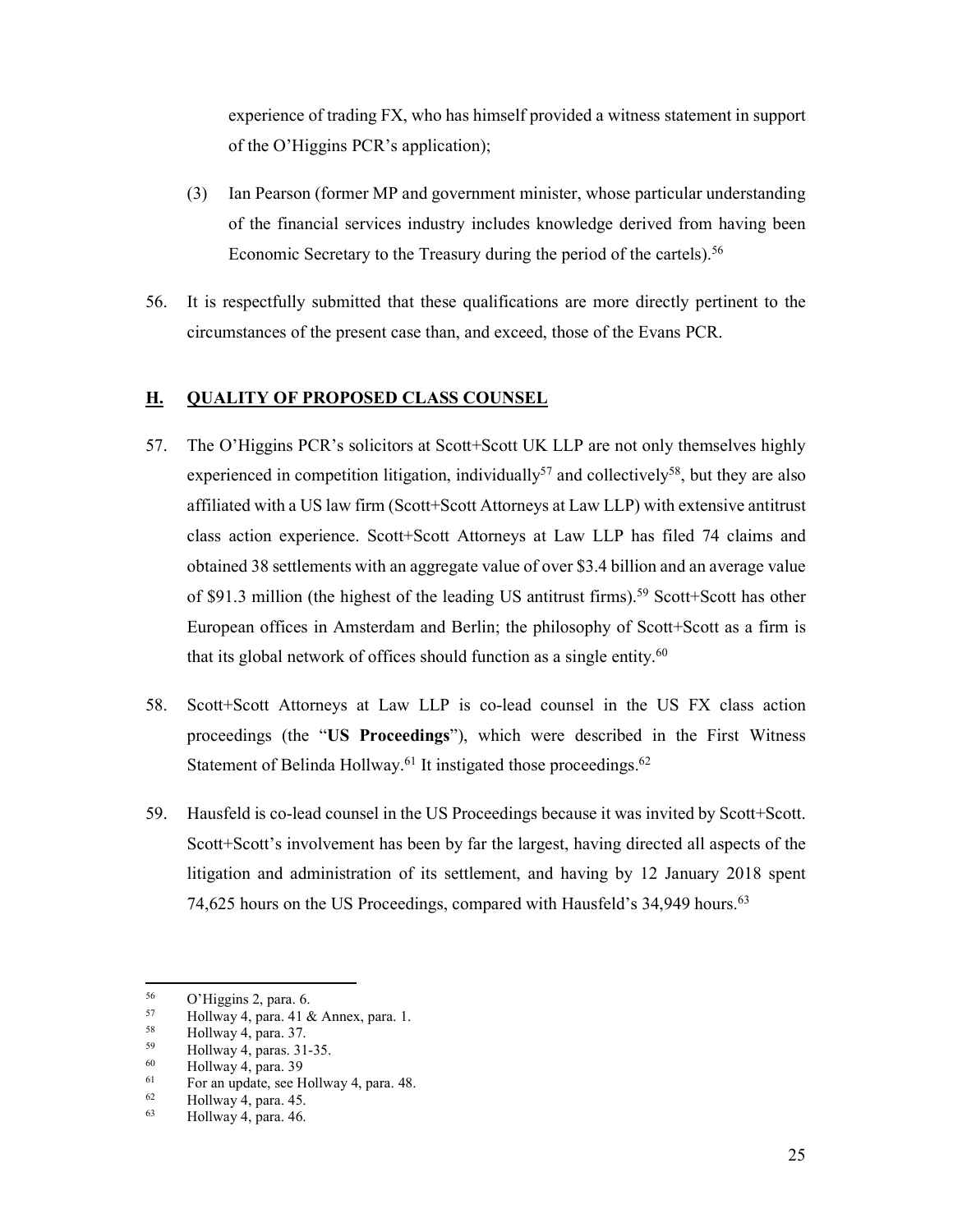- 60. The institutional knowledge acquired from the US Proceedings is considerable.64 Those proceedings – led by Scott+Scott from the outset – have so far recovered \$2,310,275,000 for the affected class.65
- 61. The UK counsel team's extensive experience and complementary skills as a team are, it is suggested, apparent from their CVs.<sup>66</sup>
- 62. Together, the O'Higgins PCR's legal team are at least as well, if not better, qualified than the Evans PCR's team.

# **I. PREPARATION AND READINESS OF ACTION**

- 63. Examples of the better preparation and readiness of the O'Higgins Application include:
	- (1) The claims administrator in the US Proceedings (Epiq) is also the O'Higgins PCR's proposed claims administrator.<sup>67</sup> Epiq (itself very experienced in claims administration generally) can be expected to bring the specific knowledge and expertise which it has acquired in a highly analogous case involving very similar claimants.
	- (2) The O'Higgins PCR has already undertaken the significant exercise of reviewing and analysing the sample of 746 contractual documents that the Proposed Defendants disclosed pursuant to paragraph 8 of the Tribunal's Order dated 6 November 2019. The Evans PCR was not involved in this exercise.<sup>68</sup>
	- (3) The O'Higgins PCR's legal team have proactively taken the lead on a number of important areas in the Proposed Collective Proceedings, including coordinating efforts to obtain information from the European Commission in relation to the status of its third investigation into cartels in the FX sector.<sup>69</sup>
	- (4) The O'Higgins PCR's legal team has established lines of communication with those involved in other related proceedings, including the claimants' solicitors in

<sup>1</sup>  $^{64}$  Hollway 4, para. 44.

 $^{65}$  Hollway 4, para. 47.

<sup>66</sup> Summarised at Hollway 4, Annex, para. 2, and exhibited at BAH25.<br>  $\frac{67}{68}$  Hollway 1, para. 14; Hollway 4, para. 16.

 $^{68}$  Hollway 4, para. 61(b).<br> $^{69}$  Hollway 4, paras. 70. 82

<sup>69</sup> Hollway 4, paras. 79-82.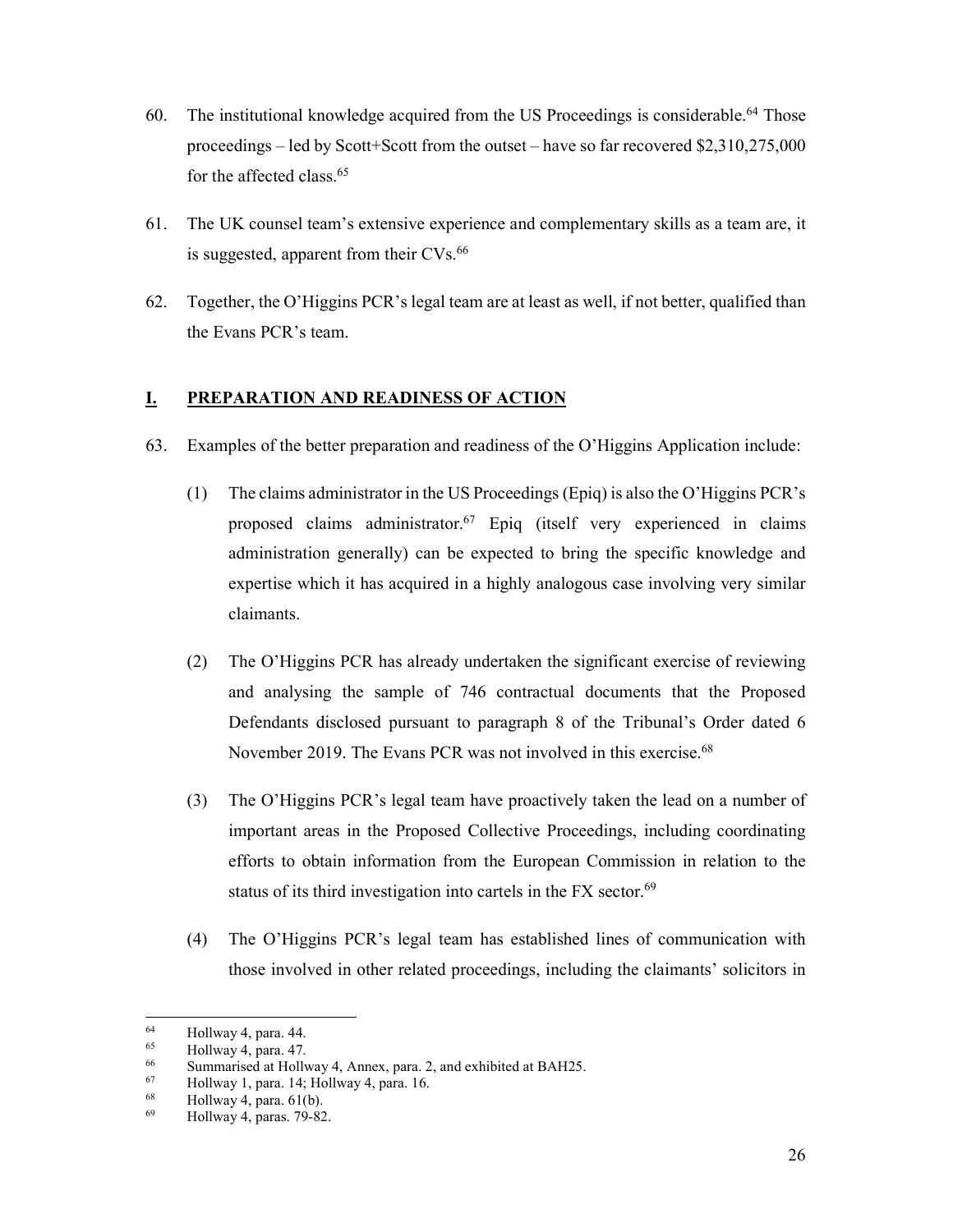the standalone FX claims proceedings before the Commercial Court,  $70$  and the claimant lawyers in the pending Israeli class action proceedings.<sup>71</sup> Their links with the US Proceedings have already been described in section H above.<sup>72</sup>

## **J. FEE AGREEMENTS**

- 64. A comparison of the fee arrangements which have been disclosed reveals comparable levels of incentives.
- 65. The O'Higgins PCR's solicitors (Scott+Scott) are conducting the case under a 50% reduced rate Conditional Fee Agreement ("**CFA**"). This means that on a normal hourly rate of £300ph: the firm would receive £150ph from the funder during the conduct of the case; if the case succeeds, it would be entitled to the remaining £150 per hour plus a £150 per hour uplift, i.e. a total of £450ph; the difference would be paid from undistributed damages to the extent available.
- 66. The Evans PCR's solicitors (Hausfeld) also act on a CFA. The percentage uplift has not been stated but it can be inferred from Hausfeld's budget to be similar. Thus both firms are similarly incentivised by success fees to prosecute the claim diligently.
- 67. The Evans PCR's counsel team are also on CFAs (though the rates are not known). The O'Higgins PCR's currently are not. The O'Higgins PCR considers that this is likely to be a neutral factor.
- 68. It is not relevant to speak of funder incentives since the funders are contractually committed to advance the sums agreed under the LFAs, and prohibited by the ALF Code from interfering in the conduct of the claim. As noted however, the funders stand to gain similar sums and so are equally (and similarly) invested in the outcome.

## **K. OTHER FACTORS**

69. On the other Canadian factors that the O'Higgins PCR contends are of lesser relevance, the O'Higgins PCR nevertheless considers that it is at least as strong as the Evans PCR:

<sup>70</sup>  $^{70}$  Hollway 4, para. 82.

 $^{71}$  Hollway 4, para. 83.

See also Hollway 4, paras. 84-85.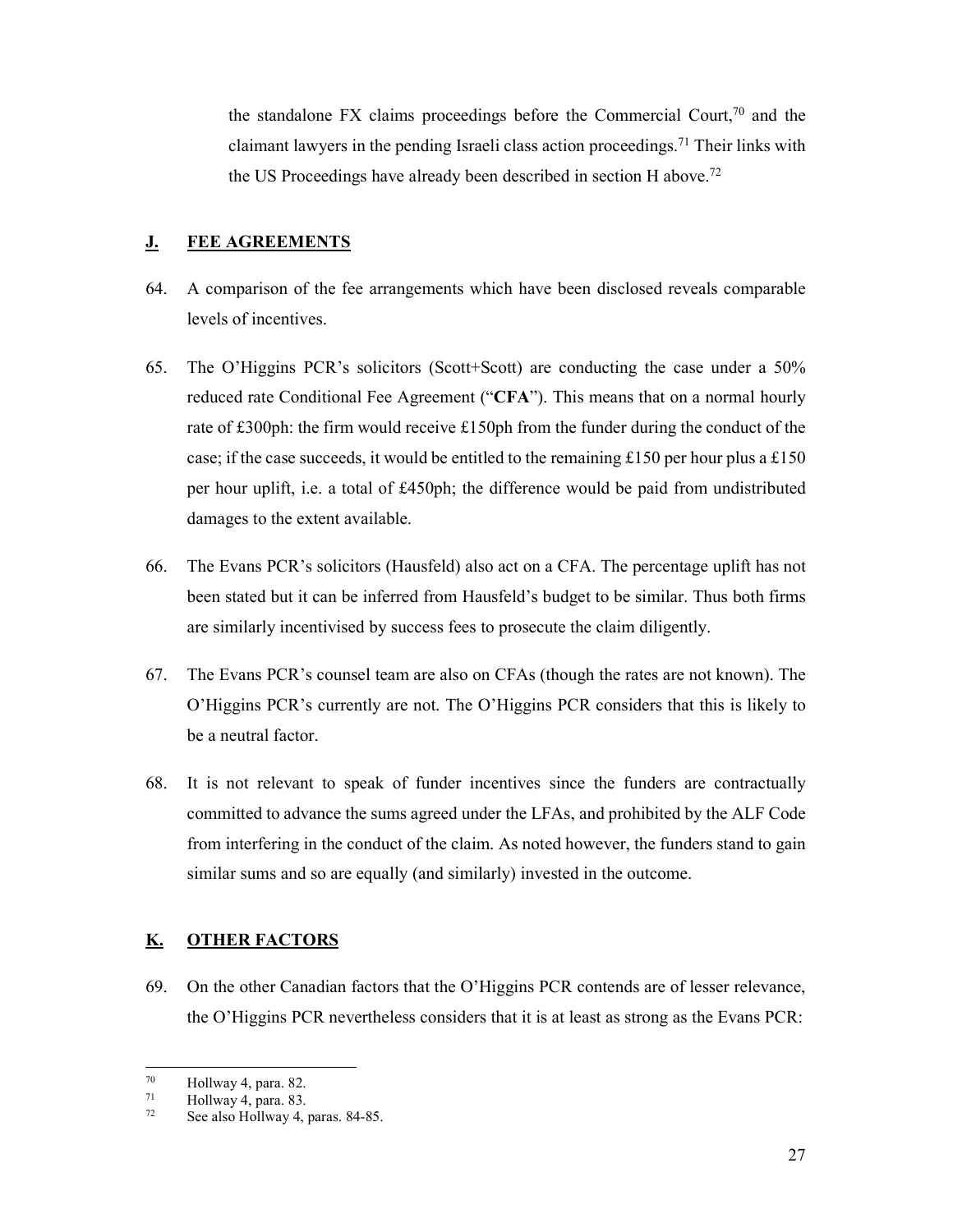- (1) Prospects of success: The superiority of the O'Higgins PCR's expert analysis has been described in section F above. It is premature, especially in light of the Supreme Court's judgment in *Merricks v. Mastercard*, to make a detailed assessment of the prospects of success of either proposed claim.
- (2) Scope of causes of action: There are no material differences between the causes of action in the two proposed claims. Both follow on from the Commission Decisions and rely on the same provisions of law. However, there are material differences in the scope of the claims: the scope of the O'Higgins PCR's is preferable for the reasons set out in section E above.
- (3) Disqualifying conflicts of interest: None have been identified.
- (4) Preparation and performance on carriage motion: The O'Higgins PCR considers that it would be invidious to draw comparisons under this heading.
- (5) Selection of defendants: The Evans PCR names two additional defendants ("**MUFG**"). The omission of these defendants from the O'Higgins PCR's claim is of no practical import. MUFG was involved in only one of the Cartels (Essex Express) and for a relatively short period of time (barely more than one year<sup>73</sup>). MUFG is however jointly and severally liable for the Essex Express cartel, and can therefore be expected to be joined as a contribution defendant by the other Proposed Defendants in the O'Higgins PCR's claim in practice in any event.
- (6) Correlation of plaintiffs and defendants: This factor is not relevant in the present case, there being viable claims against all defendants.
- (7) Interrelationship of class actions in more than one jurisdiction: This factor is only relevant in the present case to the extent of the connection of the Proposed Collective Proceedings with the US Proceedings, as to which the O'Higgins PCR's advantageous connections have been identified in section H and paragraph 63(1) above.

 $73$ 73 8 September 2010 to 12 September 2011.